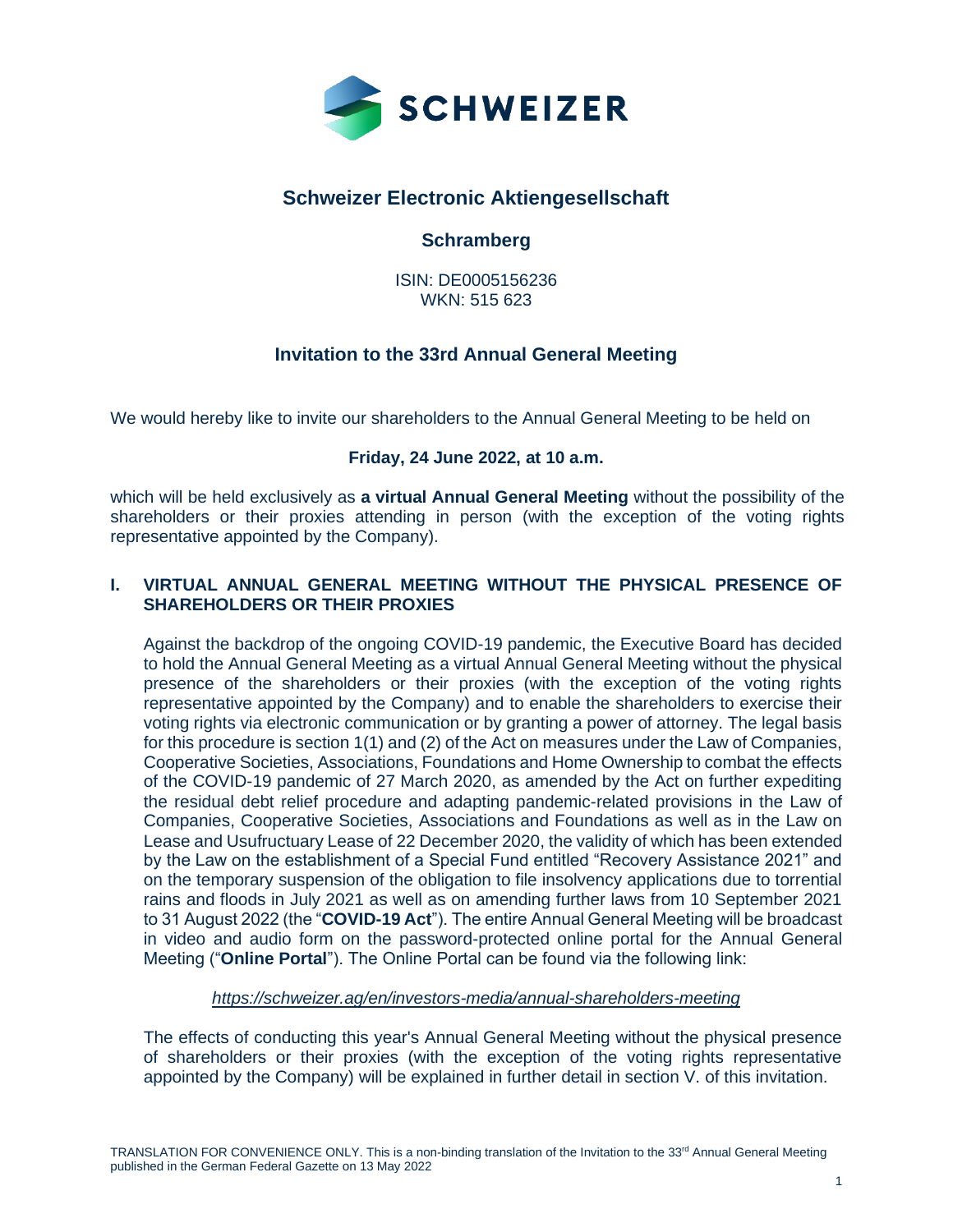# **II. AGENDA AND PROPOSED RESOLUTIONS ON THE AGENDA**

**1. Presentation of the adopted annual financial statements of Schweizer Electronic AG, the approved consolidated financial statements, the summarised status report for Schweizer Electronic AG and the Group, each as of 31 December 2021, including the explanatory report of the Executive Board regarding the information pursuant to sections 289a, 315a of the German Commercial Code (HGB) and the report of the Supervisory Board for the 2021 financial year**

The aforementioned documentation as well as the summarised separate non-financial report for the Company and the Group are available on the Internet from the date the invitation to the Annual General Meeting is published at

# *https://schweizer.ag/en/investors-media/annual-shareholders-meeting*

Upon request, this documentation will be sent to each shareholder immediately and free of charge.

The Supervisory Board has approved the annual financial statements and the consolidated financial statements. The annual financial statements are thereby adopted. A resolution of the Annual General Meeting regarding this agenda item is therefore not required.

# **2. Resolution granting discharge to the members of the Executive Board**

The Supervisory Board and the Executive Board propose that the members of the Executive Board in office be discharged for the performance of their duties in the 2021 financial year.

# **3. Resolution granting discharge to the members of the Supervisory Board**

The Supervisory Board and the Executive Board propose that the members of the Supervisory Board in office be discharged for the performance of their duties in the 2021 financial year.

# **4. Election of the auditor and Group auditor for the 2022 financial year and the auditor for any review of interim financial information**

Based on the recommendation and preference of its Audit Committee, the Supervisory Board proposes that KPMG AG, Wirtschaftsprüfungsgesellschaft, Berlin, branch office Freiburg im Breisgau, be appointed as the auditor and Group auditor for the 2022 financial year and for any review of the condensed financial statements and interim status report contained in the half-year financial report as of 30 June 2022, as well as for any review of additional financial information during the year within the meaning of section 115(7) of the German Securities Trading Act (WpHG), provided that such a review is executed before the next Annual General Meeting.

The recommendation of the Audit Committee has been preceded by a selection procedure pursuant to Article 16 of the EU Auditors Regulation (Regulation (EU) No. 537/2014 of the European Parliament and of the Council of 16 April 2014 on specific requirements regarding statutory audit of public-interest entities and repealing Commission Decision 2005/909/EC). Subsequently, the Audit Committee recommended KPMG AG, Wirtschaftsprüfungsgesellschaft, Freiburg im Breisgau, and PricewaterhouseCoopers GmbH, Wirtschaftsprüfungsgesellschaft, Stuttgart, to the Supervisory Board for the advertised audit mandate, stating the reasons, and communicated a justified preference for KPMG AG, Wirtschaftsprüfungsgesellschaft, Freiburg im Breisgau.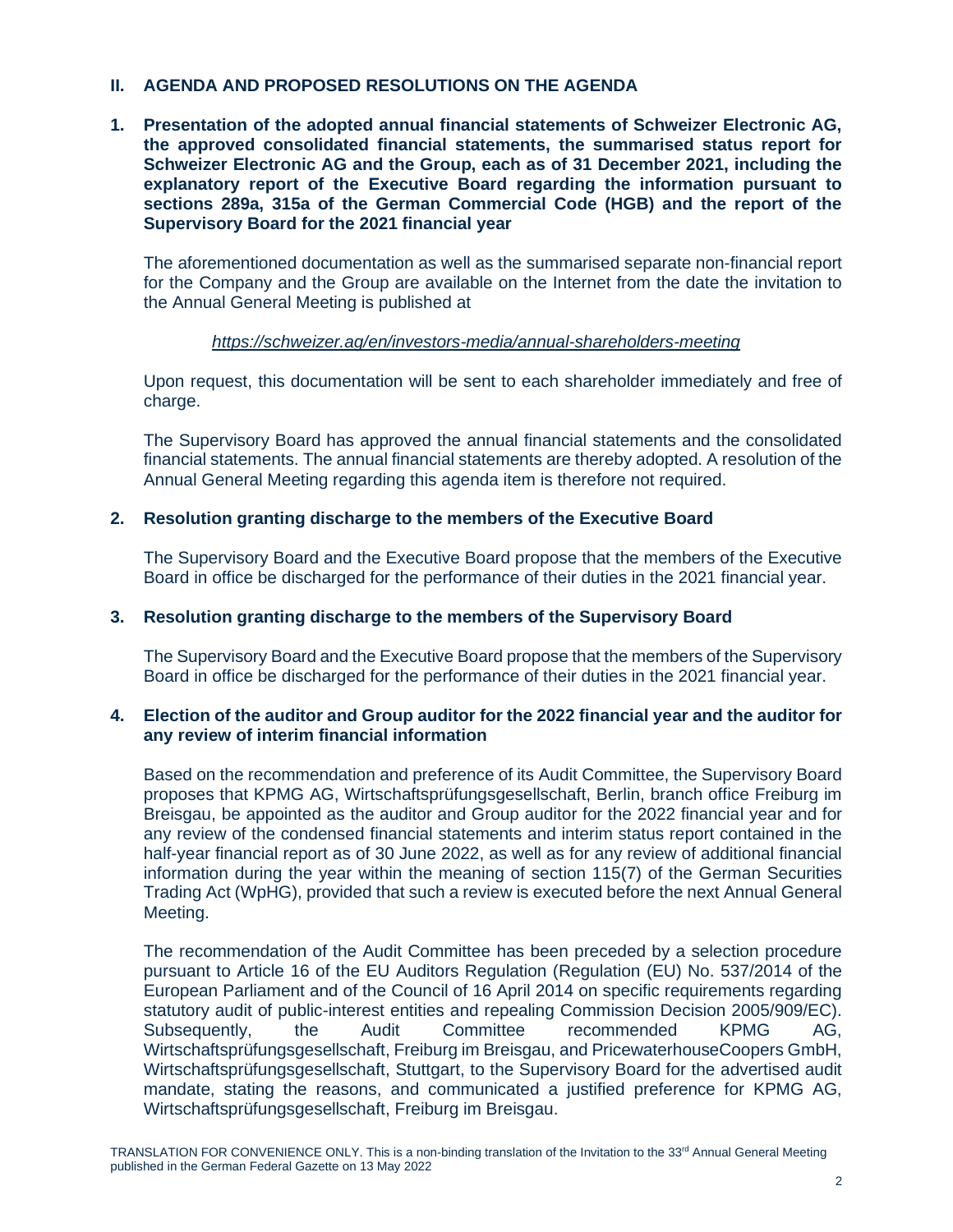The Audit Committee has declared that its recommendation is free from undue influence by third parties and that no restrictive clause limiting the selection within the meaning of Art. 16(6) of the EU Auditors Regulation has been imposed on it.

# **5. Election of a member of the Supervisory Board**

The term of office of Mr Christoph Schweizer shall end upon the conclusion of the Annual General Meeting to be held on 24 June 2022. Dr Harald Marquardt is to be elected to succeed Mr Christoph Schweizer as a member of the Supervisory Board.

Pursuant to sections 96(1) and 101(1) AktG in conjunction with sections 1(1) No. 1, 4(1) of the German One-Third Employee Representation Act and Article 7(1) and (3) of the Articles of Association, the Supervisory Board is composed of six members, namely four shareholder representatives and two employee representatives.

The Supervisory Board proposes that

# **Dr Harald Marquardt, residing in Tuttlingen,**

Chairman of the Management Board of Marquardt Management SE, Rietheim-Weilheim,

be elected to the Company's Supervisory Board with effect from the end of the Annual General Meeting to be held on 24 June 2022 until the end of the Annual General Meeting that decides on the granting of discharge for financial year 2026.

Dr Marquardt holds no membership of any other statutory Supervisory Board and no membership of any comparable domestic or foreign control committee of any commercial enterprise.

A curriculum vitae of Dr Marquardt is contained in section III. of this invitation and is available for download from

*https://schweizer.ag/en/investors-media/annual-shareholders-meeting*

# **6. Resolution on approval of the remuneration report**

A new section 162 of the German Stock Corporation Act (AktG) was introduced by the Act on the Implementation of the Second Shareholder Rights Directive (ARUG II) of 12 December 2019. Accordingly, the Executive Board and Supervisory Board of listed companies must prepare an annual report on the remuneration of current and former members of the Executive Board and Supervisory Board (hereinafter referred to as the "remuneration report"). The remuneration report must be audited by the Company's auditor, who is required to prepare a corresponding note, which must be attached to the remuneration report. The remuneration report must be submitted to the Annual General Meeting in accordance with section 120a(4) AktG for resolution on its approval.

In accordance with section 26j(2) sentence 1 of the Introductory Act to the German Stock Corporation Act (EGAktG), section 162 AktG, as amended, of 1 January 2020, is to be applied for the first time for the financial year beginning after 31 December 2020. As a result, the Executive Board and Supervisory Board of Schweizer Electronic AG were required to prepare a remuneration report in accordance with section 162 AktG for the first time for the 2021 financial year. The remuneration report has been audited by the auditor elected by the Annual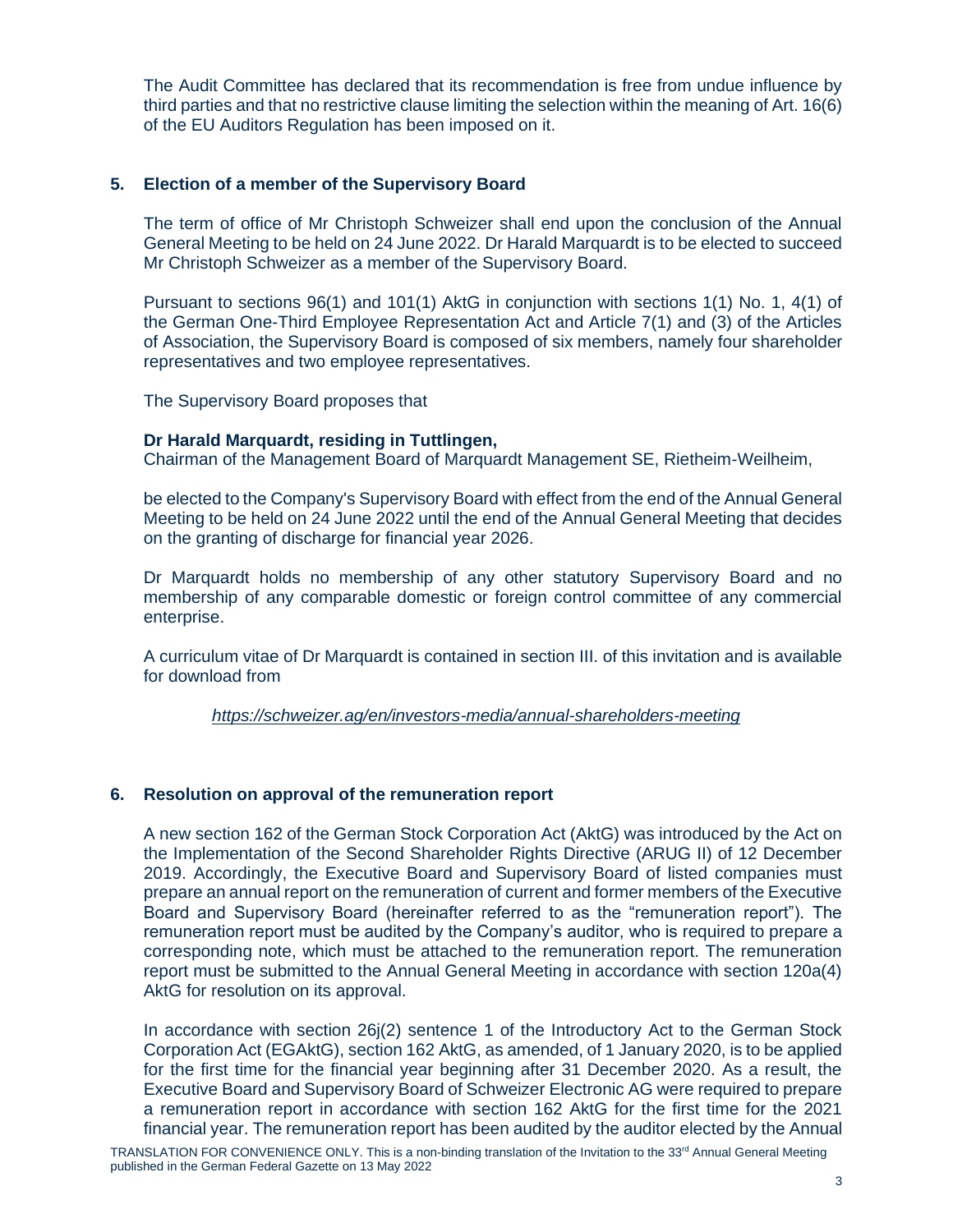General Meeting. The auditor's note on the audit of the remuneration report is attached to the remuneration report.

The remuneration report (along with the auditor's note) is contained in section IV below and is, in addition to the other documents relating to the Annual General Meeting, also available on the Company's website at

#### *<https://schweizer.ag/en/investors-media/annual-shareholders-meeting>*

to the public free of charge.

The Executive Board and Supervisory Board propose that the remuneration report for the 2021 financial year, jointly prepared and reviewed in accordance with section 162 AktG, be approved.

# **III. INFORMATION ON AGENDA ITEM 5: CURRICULUM VITAE OF DR HARALD MARQUARDT**

# **Dr Harald Marquardt**

Chairman of the Executive Board of Marquardt Management SE

Personal details Date of birth: 8 May 1961 Place of birth: Trossingen Nationality: German

Education and training

- Doctorate in business administration (Dr. rer. pol.) at the University of Stuttgart
- Studies in Business Administration at Ludwig Maximilians University in Munich
- Training as a bank clerk

Professional career

- Since 2015 Chairman of the Management Board of Marquardt GmbH, Rietheim-Weilheim and Chairman of the Management Board of Marquardt Management SE, Rietheim-Weilheim
- 2004–2015 CEO of the Management Board, Marquardt GmbH, Rietheim-Weilheim
- 1998–2003 Joint-Managing Director of Marquardt GmbH, Rietheim-Weilheim
- 1996–1998 Joint-Managing Director for Human Resources, Materials Management and Controlling of the foreign subsidiaries of Marquardt GmbH, Rietheim-Weilheim
- 1993–1996 Finance Director of Osram Ltd., UK, London
- 1989–1993 Controller of subsidiaries at Osram GmbH, Munich

# **IV. INFORMATION ON AGENDA ITEM 6: REMUNERATION REPORT IN ACCORDANCE WITH SECTION 162 AKTG FOR THE 2021 FINANCIAL YEAR**

The remuneration report for the 2021 financial year prepared by the Executive Board and the Supervisory Board contains the following information: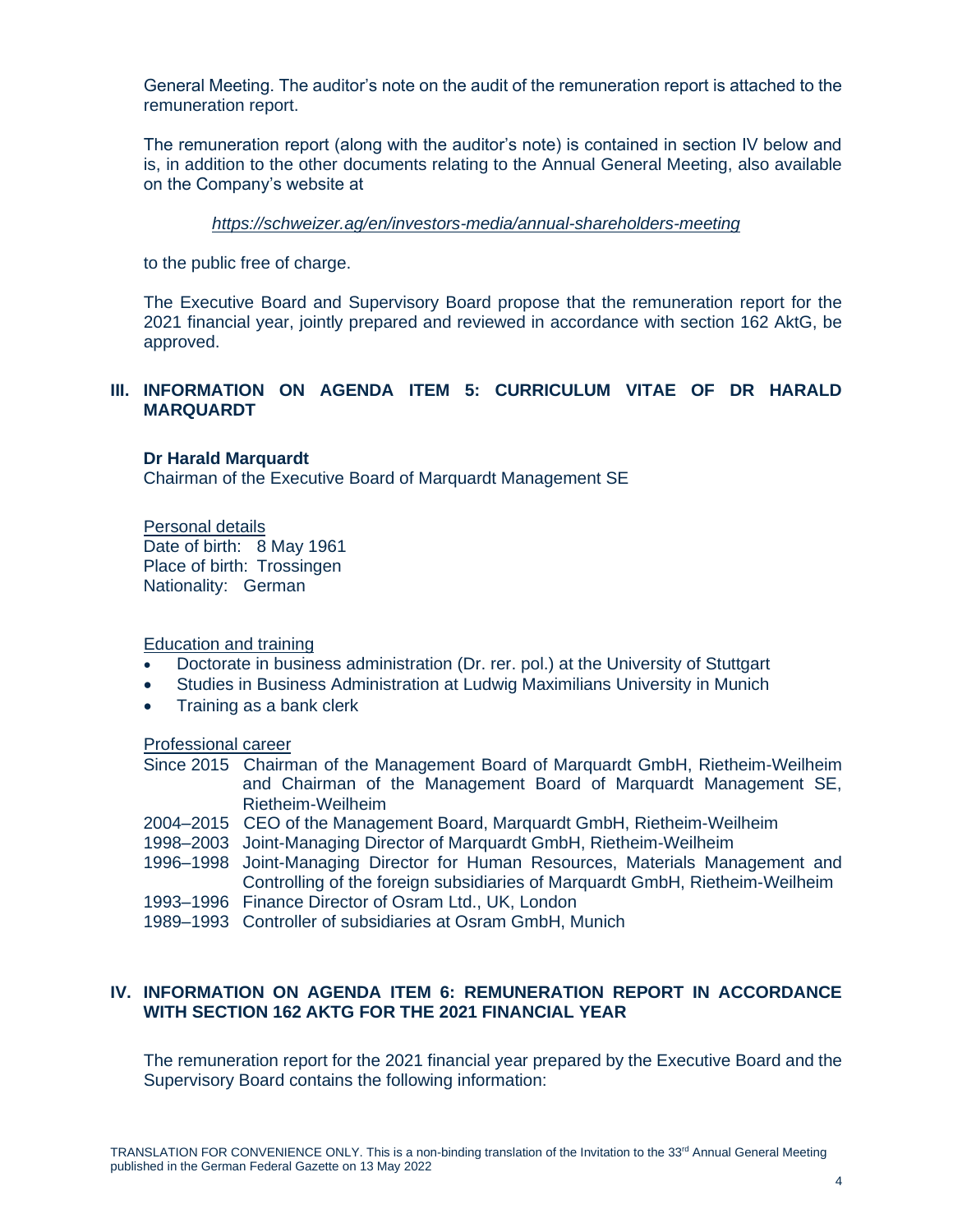# **Remuneration report 2021**

In accordance with the Act Implementing the Second Shareholder Rights Directive (ARUG II), the Executive Board and Supervisory Board of Schweizer Electronic AG (SCHWEIZER) are required for the first time for the 2021 financial year to prepare a remuneration report in accordance with section 162 AktG and submit it to the Annual General Meeting for approval. The auditor has audited the remuneration report in accordance with section 162(3) sentences 1 and 2 AktG and prepared a note on the audit of the remuneration report. The audit note is enclosed with the remuneration report.

# **I. Remuneration of the members of the Supervisory Board**

At its meeting on 12 April 2021, the Supervisory Board of Schweizer Electronic AG approved a new remuneration system for the members of the Executive Board that meets the requirements of section 87a(1) AktG and takes into account the recommendations of the German Corporate Governance Code (GCGC). The Annual General Meeting approved the remuneration system on 25 June 2021 with a majority of 95.12% of votes cast.

There were no personnel changes in the Executive Board in the 2021 financial year. The Chairman of the Executive Board, Mr Nicolas-Fabian Schweizer, was appointed as a member of the Executive Board for a further five years by an early resolution of the Supervisory Board dated 7 July 2021 and was once again appointed chairman of the Executive Board. By means of a supplemental agreement concluded on 1 August 2021, the existing contract of service between the Company and Mr Schweizer was amended with effect from 1 January 2021.

Likewise, the existing contract of service between the Company and Mr Marc Bunz was amended with effect from 1 January 2021 by means of a supplemental agreement concluded on 1 August 2021. Mr Bunz has been appointed as a member of the Executive Board until 31 March 2023.

# *1. Principles of the remuneration system*

The remuneration system for the members of the Executive Board of Schweizer Electronic AG makes an important contribution to furthering the Company's business strategy. The structure of the remuneration system also motivates the members of the Executive Board to achieve significant strategic Group objectives – in particular, to increase the value of the Company and to strengthen its market position in the PCB industry.

When determining the remuneration of the Executive Board, the Supervisory Board is guided by the following principles:

# **Promotion of the corporate strategy**

The remuneration of the members of the Executive Board is geared toward the long-term and sustainable development of the Company. The remuneration system as a whole makes a significant contribution to the promotion and implementation of the business strategy by defining sustainable performance criteria related to the long-term success of the Company.

The inclusion of important financial figures in the Executive Board remuneration is intended to incentivise the long-term and sustainable growth as well as the increasing profitability and viability of SCHWEIZER. In addition, performance that contributes to the strategic, technical and structural development of SCHWEIZER should also be taken into account. Variable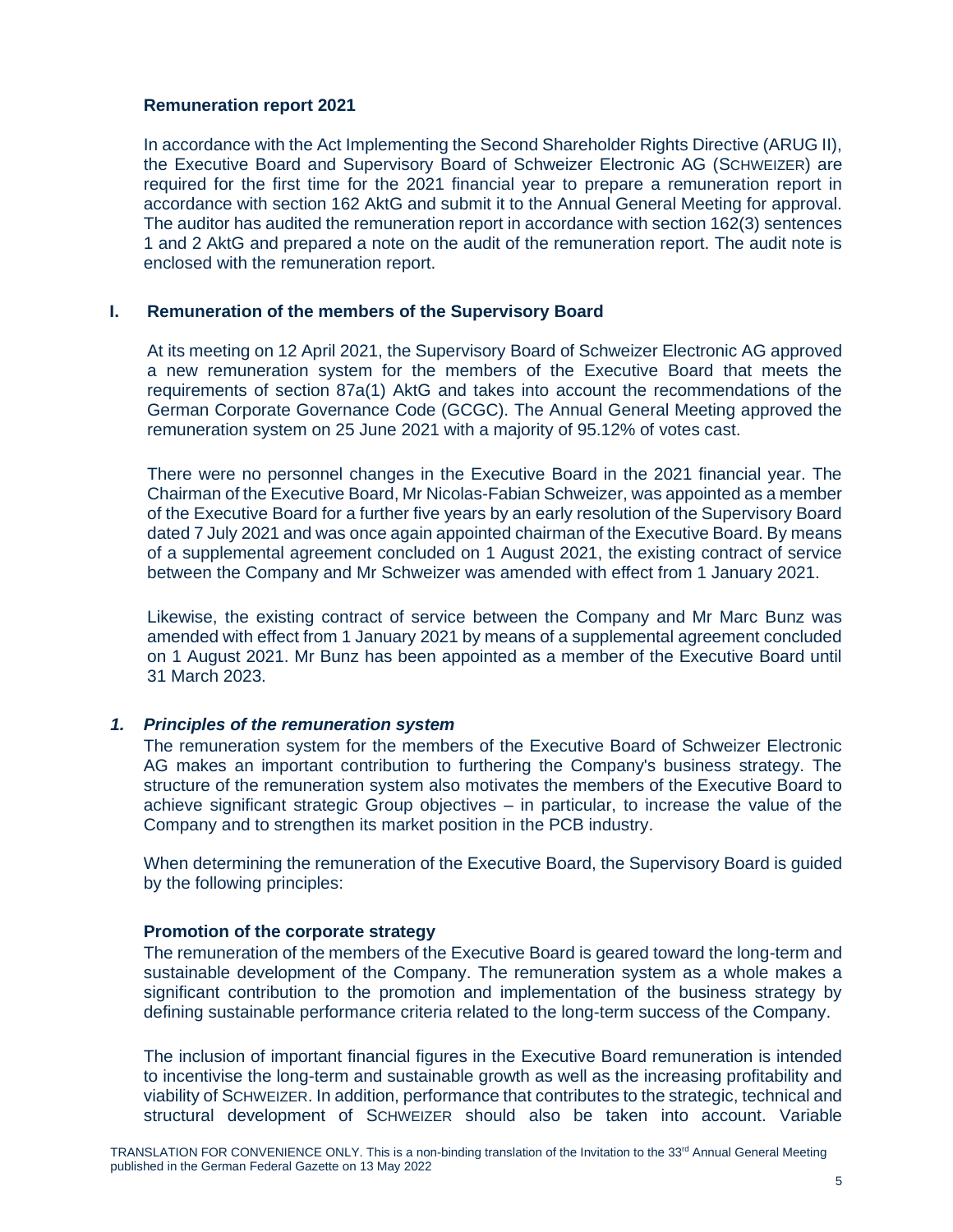remuneration is predominantly based on a multi-year assessment. The long term incentive (LTI) is aimed at a continuous and sustainable increase in the Company's value, more specifically by taking into account the share price over a period of several years, and can thus make a significant contribution to a positive, long-term development of the Company.

In the context of long-term variable remuneration, non-financial target criteria that support sustainable corporate development are also agreed with the members of the Executive Board.

#### **Appropriateness of remuneration**

The remuneration of the members of the Executive Board should be proportionate to their duties and performance and should take into account the complexity and economic situation of the Company. Compared to comparable companies, remuneration is in line with market conditions and at the same time competitive.

#### **Linking performance and remuneration**

The remuneration of the members of the Executive Board is linked to their performance by making the variable remuneration components dependent on the achievement of certain target criteria. This means that outstanding performances are remunerated appropriately, while failure to meet the specified targets leads to a significant reduction in remuneration.

### **Harmonisation with shareholder and stakeholder interests**

The remuneration system makes a key contribution to linking the interests of the Executive Board with the interests of shareholders and other stakeholders. The major portion of the variable remuneration is linked to the performance of the Company.

#### **Consistency of the remuneration system**

The remuneration system for the members of the Executive Board builds on the remuneration system for managers in the Group, sets comparable incentives and thus sets uniform targets.

# *2. Definition of the specific target total remuneration*

In accordance with the remuneration system, the Supervisory Board determines the amount of the target total remuneration for each member of the Executive Board for the coming financial year. To this end, it must be considered that the respective remuneration is proportionate to the duties and performance of the Executive Board member as well as the position of the Company, does not exceed the usual remuneration without significant cause and is geared toward long-term and sustainable development of Schweizer Electronic AG. For this purpose, both external and internal comparative observations are conducted:

#### **a) Horizontal (external) comparison**

The Supervisory Board uses an external independent remuneration consultant to assess the appropriateness and customary level of the actual total remuneration of the Executive Board members compared to other companies, using a suitable comparison group (horizontal comparison). The criteria of this comparison group are: Industry, company size and internationality. The comparison group of other companies used by the Supervisory Board to assess the appropriateness of the Executive Board remuneration in financial year 2021 included, for example, Sick AG (Waldkirch), Harting Stiftung & Co. KG (Espelkamp) and Manz AG (Reutlingen). The remuneration and employment conditions of employees were not taken into account when determining the remuneration system.

#### **b) Differentiation according to the respective requirement profile**

TRANSI ATION FOR CONVENIENCE ONLY. This is a non-binding translation of the Invitation to the 33<sup>rd</sup> Annual General Meeting published in the German Federal Gazette on 13 May 2022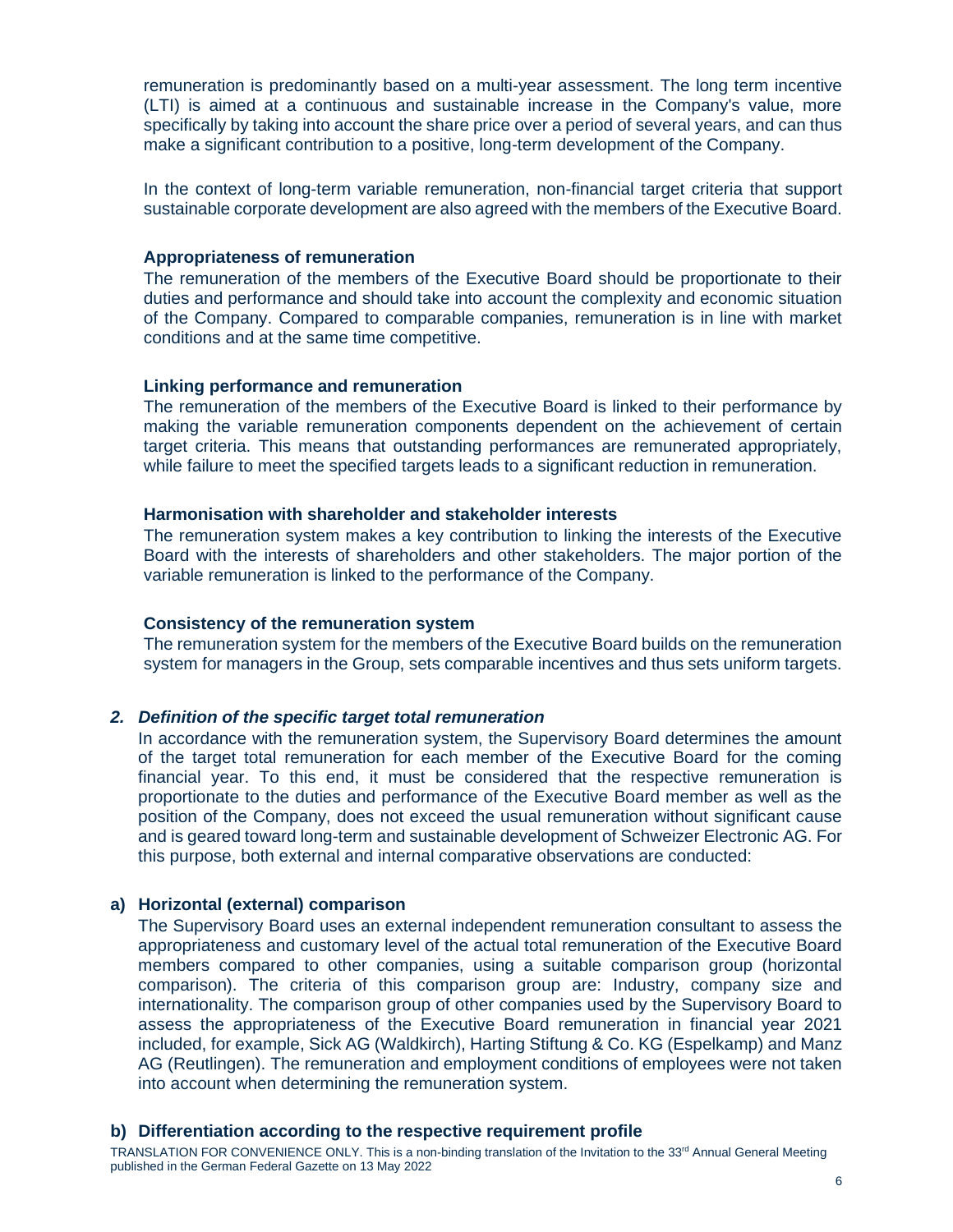The remuneration system allows the Supervisory Board to take the function and area of responsibility of the individual member of the Executive Board into account when calculating the total target remuneration. Function-specific differentiations are therefore permissible at the discretion of the Supervisory Board, taking into account criteria such as market practice, the experience of the respective member of the Executive Board and the Executive Board functions for which they are responsible.

# **c) Maximum remuneration limits**

Variable remuneration is intended to ensure a balanced risk/opportunity profile. Therefore, if the set targets are not met, the amount of the variable remuneration paid out may fall to zero. If the targets are significantly exceeded, the amount paid out is limited to 200% of the target amount for both the short-term and long-term variable remuneration components.

In addition, in accordance with section 87a(1) sentence 2 No. 1 AktG, the Supervisory Board has set a maximum amount for the sum of all remuneration components, including ancillary benefits and pension costs (hereinafter referred to as "maximum remuneration"). The maximum remuneration for the chairperson of the Executive Board and their deputy amounts to EUR 1,400,000 and for other members of the Executive Board to EUR 1,000,000 each. These caps apply in each case to the sum of all payments resulting from the remuneration regulations for a financial year. This is the maximum possible calculated remuneration. The remuneration actually paid out is lower, as can be seen from the remuneration reports for the last financial years.

In the 2021 financial year, the maximum remuneration actually contractually agreed was EUR 1,100,000 for Mr Nicolas-Fabian Schweizer and EUR 1,000,000 for Mr Marc Bunz. The remuneration granted and owed to the two members of the Executive Board in the 2021 financial year (see the details in section [a\)](#page-16-0) below) was below the amounts specified, which is why the maximum remuneration was complied with in each case.

# **d) Overview of components and structure of the target total remuneration**

The remuneration system basically provides for fixed, non-performance-related and variable performance-related remuneration components.

The fixed performance-related remuneration components comprise the annual salary, ancillary benefits and a pension commitment.

The variable remuneration components comprise a remuneration component with a Medium & Short Term Incentive (hereinafter referred to as MSTI) and a remuneration component with a long-term incentive effect and risk character (Long Term Incentive, hereinafter referred to as LTI). Prior to the beginning of each financial year, the Supervisory Board sets target criteria for the variable remuneration components with regard to the strategic objectives, the requirements of sections 87, 87a AktG and the GCGC in their respective versions, the degree of achievement of which determines the amount of the actual payment.

The annual salary contributes 35-45% to the target remuneration. While the variable shortand medium-term remuneration component contributes 10-15%, the long-term remuneration component contributes 15-20% to the target remuneration. Pension costs make up about 25- 30% of the target remuneration and ancillary benefits make up about 2-5% of the target remuneration.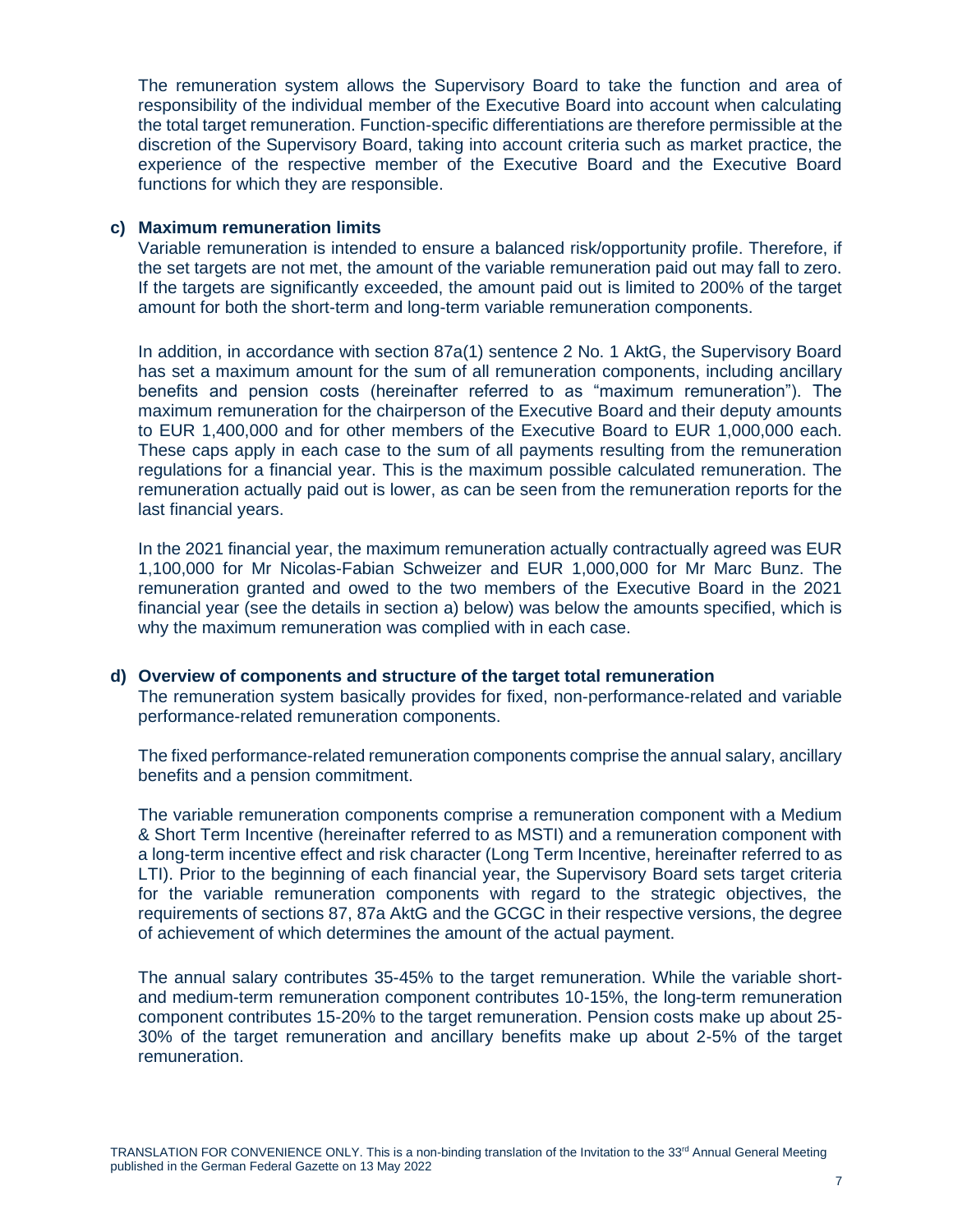The following overview provides a brief description of the key remuneration components, which are explained in detail in the following sections, as well as explanations of how the remuneration furthers the long-term development of the Company and the corporate strategy:

| <b>Compensation</b><br>component     | <b>Structure</b>                                                                                                                                                                                                                                                                                      | <b>Strategy reference</b>                                                                                              |  |  |  |  |  |  |  |
|--------------------------------------|-------------------------------------------------------------------------------------------------------------------------------------------------------------------------------------------------------------------------------------------------------------------------------------------------------|------------------------------------------------------------------------------------------------------------------------|--|--|--|--|--|--|--|
| Non-performance-related remuneration |                                                                                                                                                                                                                                                                                                       |                                                                                                                        |  |  |  |  |  |  |  |
| Annual fixed salary                  | Fixed remuneration, paid in twelve<br>equal monthly instalments at the end<br>of each month.                                                                                                                                                                                                          | Attracting and retaining qualified<br>Executive<br><b>Board</b><br>members<br>by<br>providing competitive remuneration |  |  |  |  |  |  |  |
| Ancillary benefits                   | Company car, reimbursement of<br>travel expenses, D&O insurance,<br>accident<br>employer's<br>insurance,<br>association<br>liability<br>insurance<br>contribution, health and nursing care<br>insurance contributions                                                                                 |                                                                                                                        |  |  |  |  |  |  |  |
| Pension commitment                   | Pension benefits in accordance with<br>a pension commitment                                                                                                                                                                                                                                           |                                                                                                                        |  |  |  |  |  |  |  |
|                                      | <b>Variable remuneration</b>                                                                                                                                                                                                                                                                          |                                                                                                                        |  |  |  |  |  |  |  |
| Medium and short-term<br>incentive   | • Remuneration granted annually with<br>short and medium-term incentive<br>effect<br>• Cap: 60% of the annual fixed salary<br>· Financial performance criteria:<br>EBITDA (weighting: 60%),<br>Free cash flow (weighting: 40%)<br>• Cash payment after adoption of the<br>annual financial statements | Incentive to increase Schweizer's<br>profitability and viability                                                       |  |  |  |  |  |  |  |
| Long-term incentive                  | • Variable remuneration with long-term<br>incentive effect and risk character,<br>which is rolled over in annual tranches                                                                                                                                                                             | Incentives to promote Schweizer's<br>long-term and sustainable growth                                                  |  |  |  |  |  |  |  |

TRANSLATION FOR CONVENIENCE ONLY. This is a non-binding translation of the Invitation to the 33<sup>rd</sup> Annual General Meeting published in the German Federal Gazette on 13 May 2022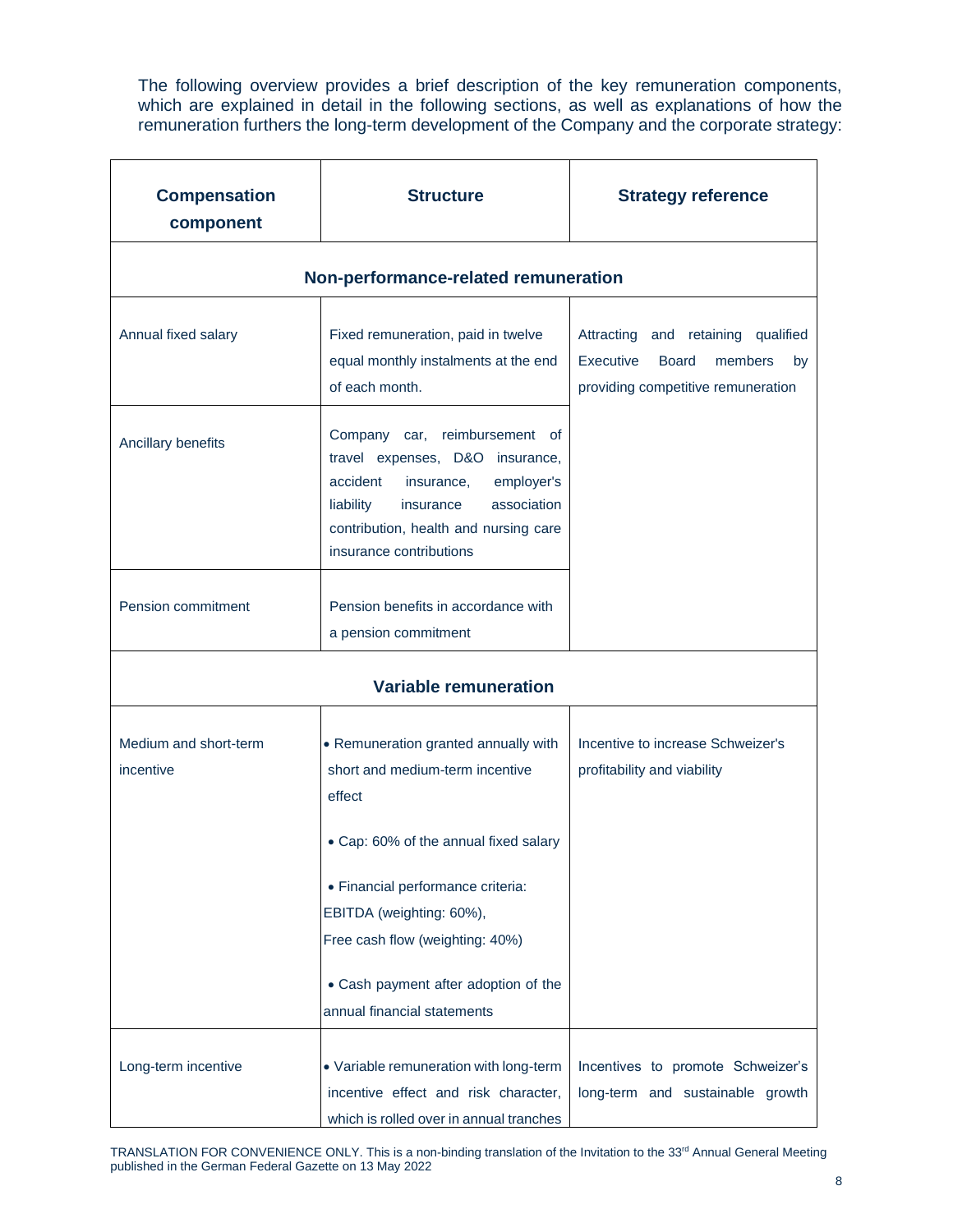|                      | with a term of four years each<br>(performance period)                                                                                      | strategy and to create sustainable<br>value in the interests of shareholders                                                                                                                                          |
|----------------------|---------------------------------------------------------------------------------------------------------------------------------------------|-----------------------------------------------------------------------------------------------------------------------------------------------------------------------------------------------------------------------|
|                      | • Cap: 80% of the annual fixed salary                                                                                                       |                                                                                                                                                                                                                       |
|                      | • Depending on financial (ROCE) and<br>non-financial<br>(corporate<br>factor)<br>performance criteria as well as share<br>price performance |                                                                                                                                                                                                                       |
|                      | • Cash payment after the end of the<br>respective performance period                                                                        |                                                                                                                                                                                                                       |
|                      | <b>Other</b>                                                                                                                                |                                                                                                                                                                                                                       |
| Malus provision      | Possibility of full or partial reduction of<br>variable remuneration                                                                        | Incentive<br>sustainable<br>to<br>ensure<br>business development and to avoid<br>taking inappropriate risks                                                                                                           |
| Maximum compensation | Maximum amount of all remuneration<br>components                                                                                            | Limitation of the remuneration for the<br>Executive Board to ensure the<br>appropriateness of the Executive<br>remuneration<br><b>Board</b><br>and<br>disproportionately<br>avoid<br>to<br>high costs for the Company |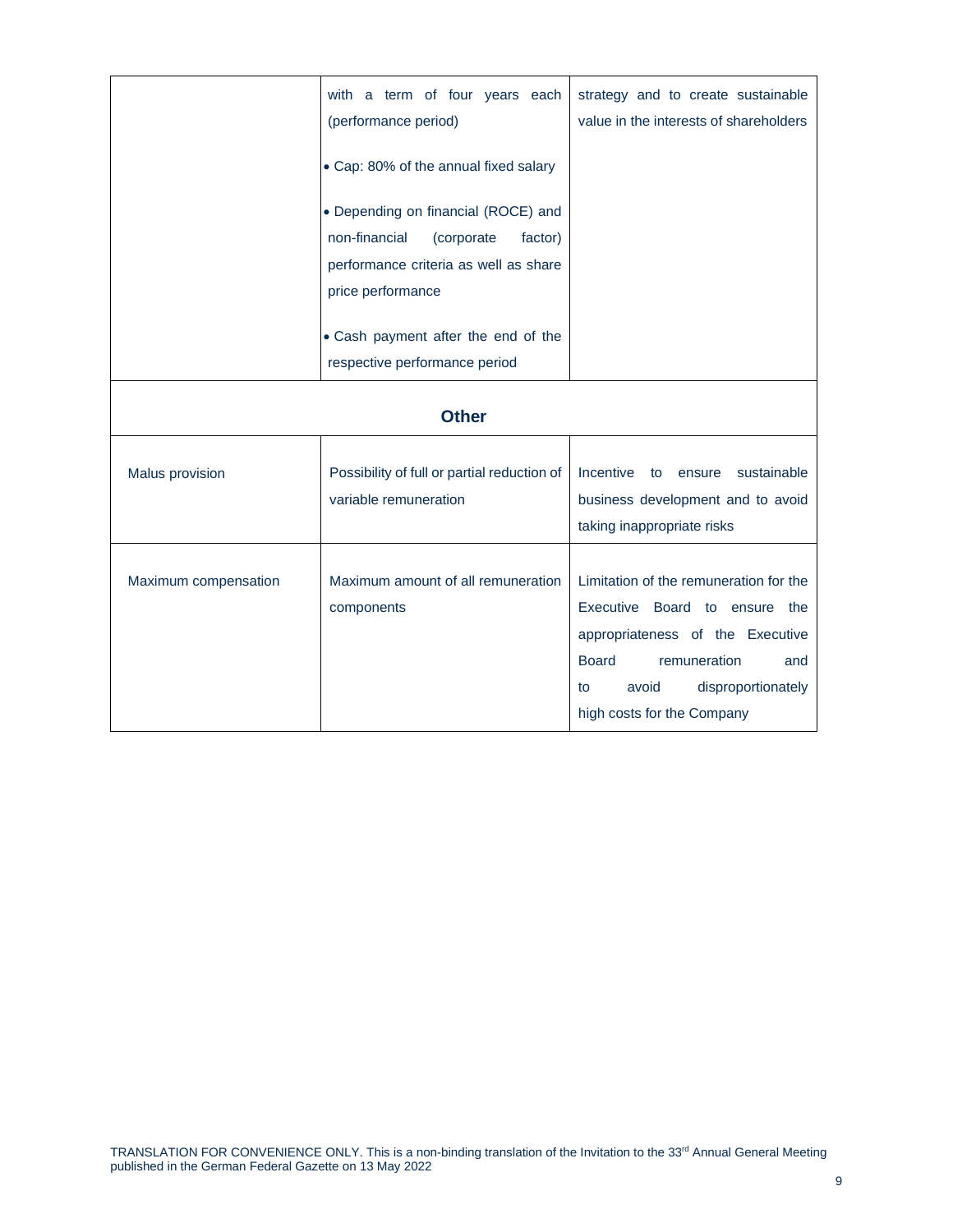The Supervisory Board has fixed the following target total remuneration for the 2021 financial year:

| <b>Target remuneration 2021</b>                             | Nicolas-Fabian Schweizer |                                                       | <b>Marc Bunz</b>                                                |      |  |
|-------------------------------------------------------------|--------------------------|-------------------------------------------------------|-----------------------------------------------------------------|------|--|
| in thousand EUR                                             |                          | Chairman of the Executive Board<br>since 9 April 2020 | Deputy Chairman<br>of the Executive Board<br>since 9 April 2020 |      |  |
|                                                             | 2021                     | 2020                                                  | 2021                                                            | 2020 |  |
| Annual fixed salary                                         | 322                      | 280                                                   | 298                                                             | 270  |  |
| Ancillary benefits                                          | 16                       | 28                                                    | 24                                                              | 22   |  |
| Pension benefits <sup>1)</sup>                              | 231                      | 189                                                   | 235                                                             | 195  |  |
| Total fixed non-performance-<br>related target remuneration | 569                      | 497                                                   | 557                                                             | 487  |  |
| <b>MSTI</b>                                                 | 97                       | 84                                                    | 89                                                              | 81   |  |
| <b>LTI</b>                                                  | 129                      | 112                                                   | 119                                                             | 108  |  |
| <b>Total variable target</b><br>remuneration                | 225                      | 196                                                   | 209                                                             | 189  |  |
| <b>Total target remuneration</b>                            | 794                      | 693                                                   | 766                                                             | 676  |  |

1) Contributions to external pension providers in accordance with pension commitments for the Company pension scheme.

# *3. Application of the remuneration system in financial year* **2021**

# **a) Annual fixed salary**

The annual salary is a fixed remuneration related to the entire financial year, which is paid out in twelve equal monthly instalments at the end of each month. The annual salary is reviewed by the Supervisory Board at intervals of two years.

In financial year 2021, Mr Nicolas-Fabian Schweizer was granted an annual fixed salary of EUR 322,000 and Mr Marc Bunz EUR 298,000.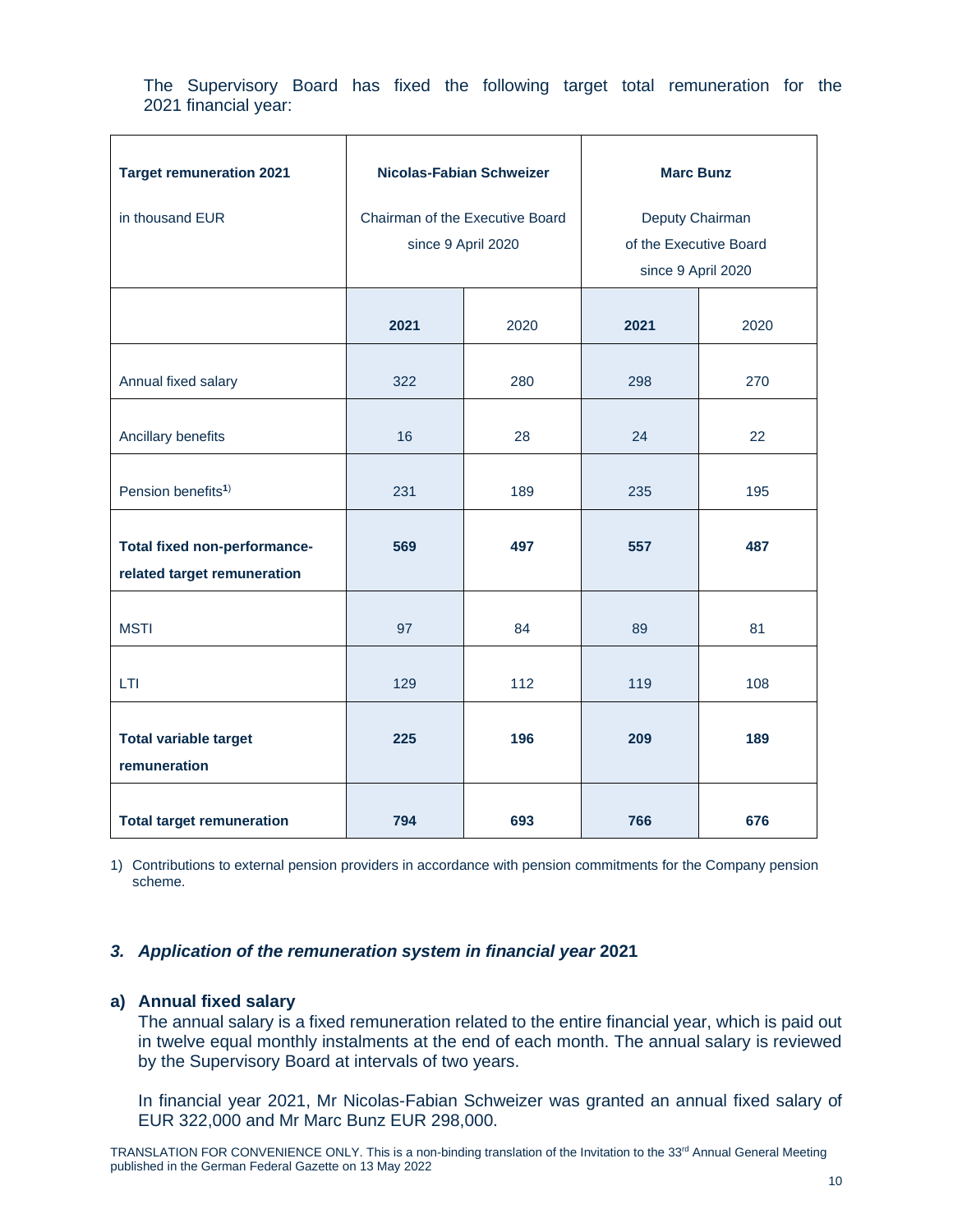# **b) Ancillary benefits**

The following ancillary benefits were granted to the members of the Executive Board in financial year 2021:

- the provision of a company car, which may also be used privately,
- reimbursement of travel expenses,
- the conclusion of a D&O insurance policy with an excess in accordance with section 93(2) sentence 3 AktG. D&O insurance is group insurance for all directors and officers of the Group and is not included in the amount of benefits granted and owed.
- accident insurance.
- contributions to the employer's liability insurance association, and
- health and long-term care insurance contributions in application of section 257 of Book V of the German Social Code (SGB V) and section 61 of Book XI of the German Social Code (SGB XI).

## **c) Pension benefits**

Each member of the Executive Board receives pension benefits in accordance with a pension commitment.

The system of pension commitments for company pension benefits for members of the Executive Board who joined the Company up to 2017 refers to a percentage of the base salary at the start of the retirement pension upon reaching the age of 65, but not before leaving the service of Schweizer Electronic AG. The pension commitment for Mr Nicolas-Fabian Schweizer amounts to 67% of the basic salary and for Mr Marc Bunz 48%. The commitment for occupational disability and surviving dependants' benefits relate to the occurrence of the underlying event (occupational disability and death). These benefits have been outsourced to external retirement funds and are based on the company contributions contractually promised to the Executive Board members paid to the reinsured, defined benefit pension fund.

The following table lists the allocations to provident funds made by the Company for 2021 and the annual pension entitlement earned as at 31 December in the event of an expected retirement at the age of 65 for the members of the Executive Board.

| in thousand EUR                          | Financial year | Allocated to<br>provident funds | as at 31 December<br>annual earned<br>pension entitlement |  |  |  |
|------------------------------------------|----------------|---------------------------------|-----------------------------------------------------------|--|--|--|
| <b>Executive Board members in office</b> |                |                                 |                                                           |  |  |  |
| Nicolas-Fabian<br><b>Schweizer</b>       | 2021           | 231                             | 80                                                        |  |  |  |
|                                          |                |                                 |                                                           |  |  |  |
| <b>Marc Bunz</b>                         | 2021           | 235                             | 86                                                        |  |  |  |
|                                          |                |                                 |                                                           |  |  |  |
| <b>Total</b>                             | 2021           | 466                             | 166                                                       |  |  |  |

# **Pensions of the Executive Board members**

TRANSLATION FOR CONVENIENCE ONLY. This is a non-binding translation of the Invitation to the 33<sup>rd</sup> Annual General Meeting published in the German Federal Gazette on 13 May 2022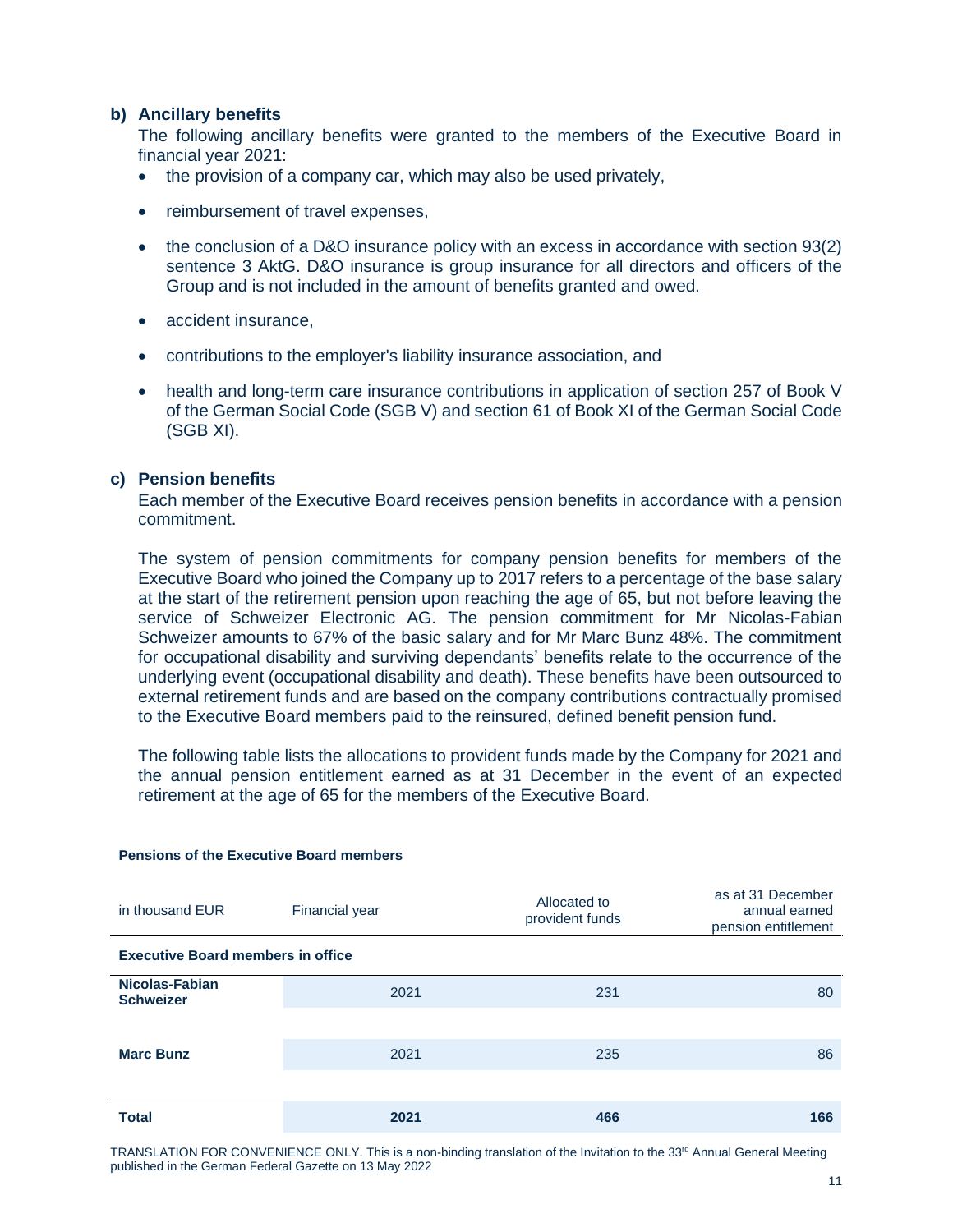If a Board member leaves the Company before the age of 65, the entitlement is reduced to the entitlement earned up to the time of departure. The contributions to the provident funds are adapted accordingly upon departure from the Company.

For the benefit of the two former Executive Board members, Dr Maren Schweizer and Bernd Schweizer, the following reduced contributions will continue to be paid in 2021 to the provident funds.

| in thousand EUR                              | <b>Financial years</b> | Allocated to<br>provident funds | as at 31 December<br>annual earned<br>pension entitlement |
|----------------------------------------------|------------------------|---------------------------------|-----------------------------------------------------------|
| <b>Former members of the Executive Board</b> |                        |                                 |                                                           |
| Dr Maren Schweizer<br>(until 2/2017)         | 2021                   | 47                              | 91                                                        |
|                                              |                        |                                 |                                                           |
| <b>Bernd</b><br>Schweizer<br>(until 5/2015)  | 2021                   | 16                              | 38                                                        |
|                                              |                        |                                 |                                                           |
| <b>Total</b>                                 | 2021                   | 63                              | 129                                                       |

## **d) Variable remuneration component (Medium & Short Term Incentive (MSTI))**

### **aa) Essential features**

In the employment contract, the Supervisory Board agrees on a target amount for Medium & Short Term Incentive (hereinafter "MSTI target amount") for each member of the Executive Board, which is granted if the target is 100% achieved.

In the event of 100% target achievement, the MSTI amounts to 30% of the annual salary. The maximum amount of MSTI to be paid is limited to 200% of the target amount, i.e. 60% of the annual salary.

#### **bb) Financial performance criteria**

The origin and amount of the MSTI depends on the achievement of certain individual and/or company- or department-related objectives. The Supervisory Board currently defines the following two key figures as financial performance criteria within the meaning of section 87a (1) sentence 2 no. 4 AktG:

- EBITDA Earnings before interest, taxes, depreciation and amortisation
- Free cash flow The difference between the cash flow from operating activities and the cash flow from investing activities.

In order to calculate the MSTI, the degree of achievement of the currently defined targets – the EBITDA target of 60% and the free cash flow target of 40% – is weighted.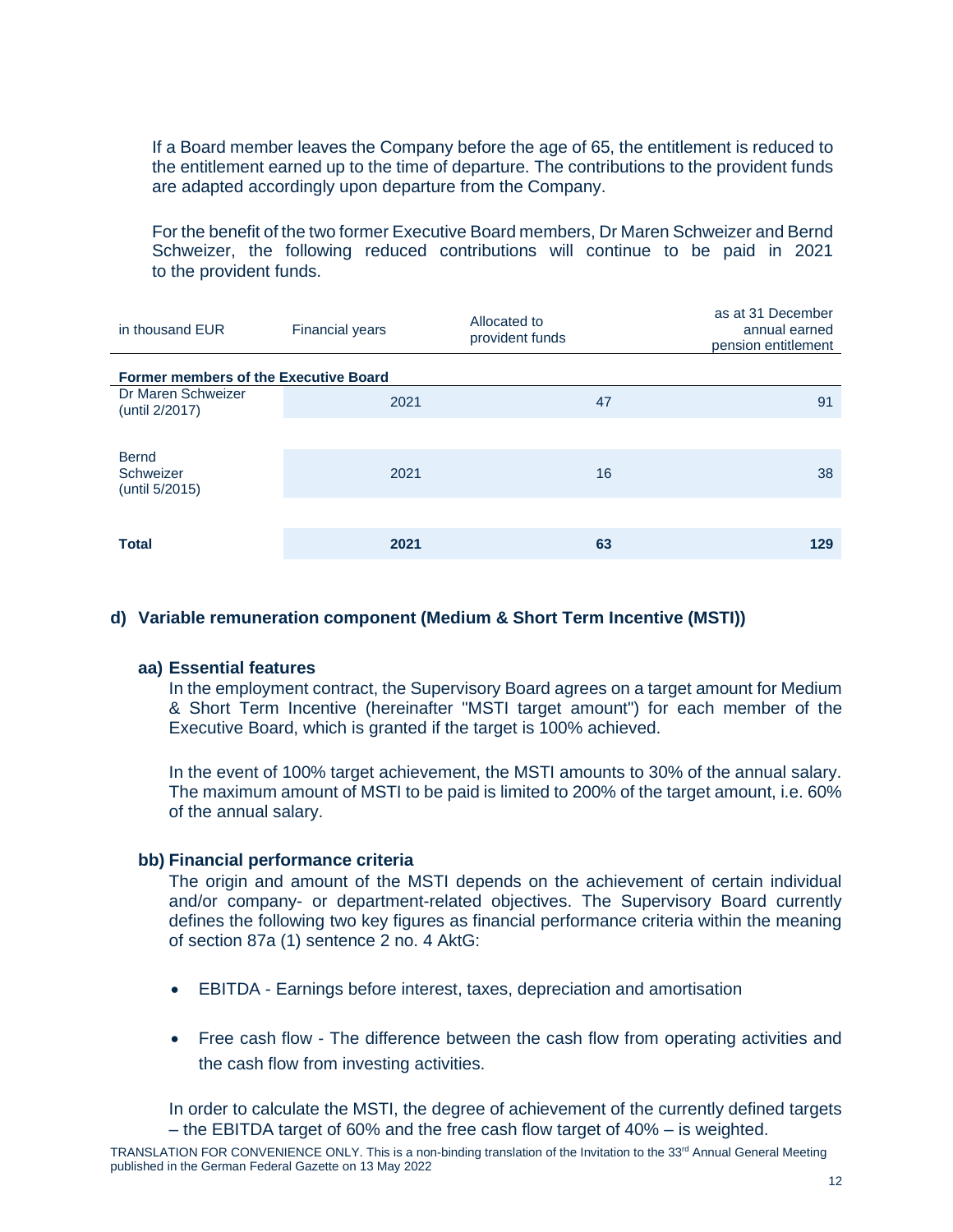### **cc) Achievement of financial performance criteria**

For each financial performance criterion, the target value for achieving a target of 100% corresponds to the value resulting from the planning for the respective financial year. Each year, the Supervisory Board determines the values for achieving the targets of 0% to a maximum of 200% for each financial performance criterion.

The degree of achievement of the target is determined by the target curve defined for the respective key figure. The targets and the corresponding target curves are defined in advance by the Supervisory Board.

For financial year 2021, the Supervisory Board has set a target of TEUR  $-2,518$  (= 100%) target) and a performance corridor of between TEUR -5,610 and TEUR 791 for both Executive Board members for the financial performance criterion of EBITDA. The actual EBITDA value achieved amounts to TEUR -8,580. This results in a target achievement of 0%.

For the financial performance criterion of free cash flow, the Supervisory Board has set a target of TEUR -20,308 (=100% target) and a performance corridor of between TEUR -23,400 and TEUR -16,999 for both members of the Executive Board for the 2021 financial year. The actual free cash flow value achieved amounts to TEUR -13,641. This results in a target achievement of 200% (cap).

In accordance with the weighting of the two KPIs explained above, the target achievement rate for calculating the MSTI is 80%.

In 2021, the MSTI 2021 is reported as remuneration granted and paid to Executive Board members in financial year 2022 once the annual financial statements have been adopted.

With regard to the MSTI, the following target achievement and disbursement amounts result for the members of the Executive Board:

| <b>MSTI 2021</b>                                                    | <b>Target</b><br>amount      |           | <b>EBITDA</b>                |           | Free cash flow               | <b>Overall</b><br>target<br>achievement | <b>Disbursement</b><br>amount |
|---------------------------------------------------------------------|------------------------------|-----------|------------------------------|-----------|------------------------------|-----------------------------------------|-------------------------------|
|                                                                     | in<br>thousand<br><b>EUR</b> | Weighting | <b>Target</b><br>achievement | Weighting | <b>Target</b><br>achievement |                                         | in thousand<br><b>EUR</b>     |
| Nicolas-<br><b>Fabian</b><br><b>Schweizer</b><br>Chairman<br>of the | 97                           | 60%       | $0\%$                        | 40%       | 200%                         | 80%                                     | 77                            |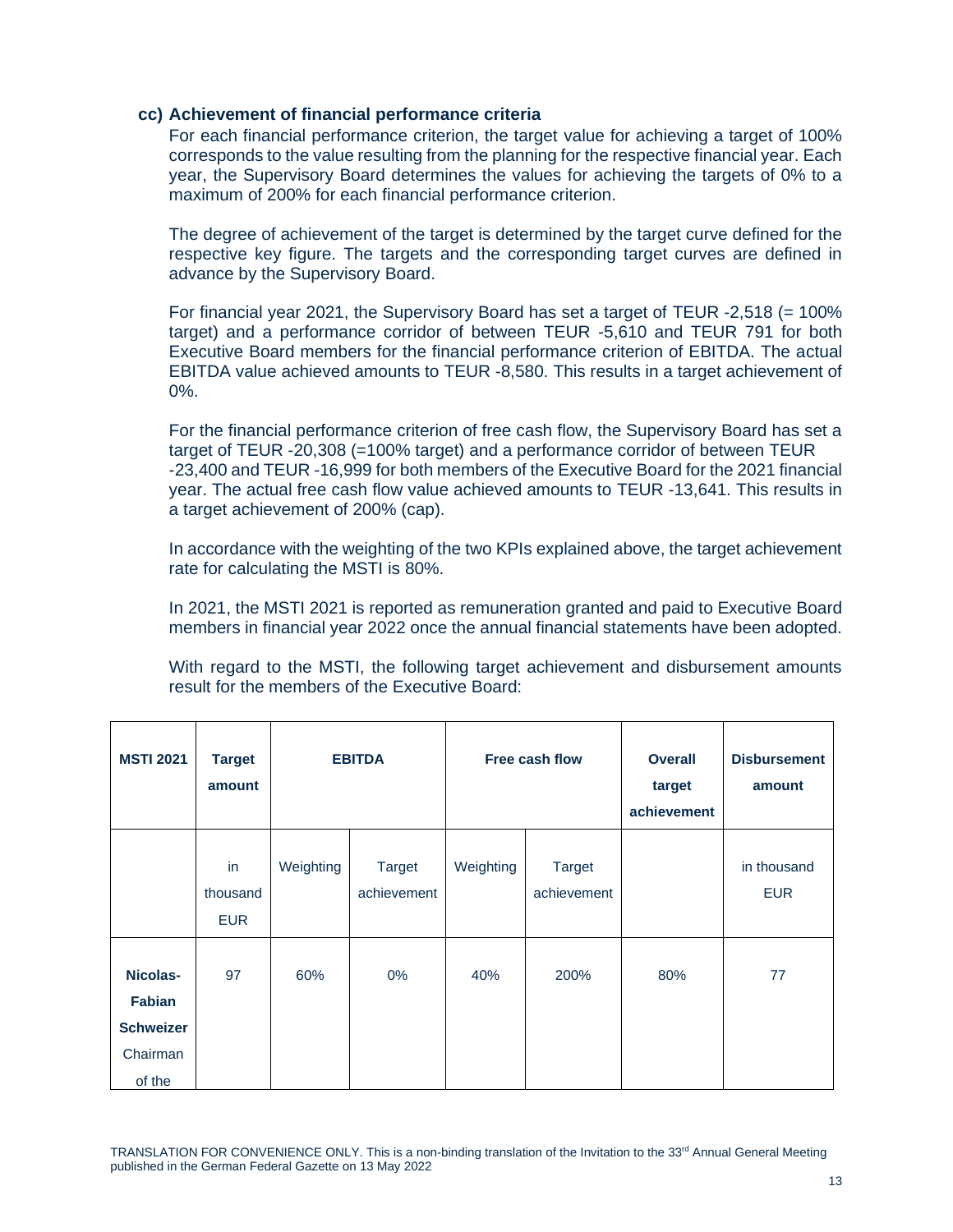| Executive<br><b>Board</b>           |    |     |       |     |      |     |    |
|-------------------------------------|----|-----|-------|-----|------|-----|----|
| <b>Marc</b><br><b>Bunz</b>          | 89 | 60% | $0\%$ | 40% | 200% | 80% | 72 |
| Deputy<br>Chairman                  |    |     |       |     |      |     |    |
| of the<br>Executive<br><b>Board</b> |    |     |       |     |      |     |    |

# **e) Variable remuneration component (Long Term Incentive (LTI))**

#### **aa) Essential features**

The Long Term lncentive (hereinafter "LTI") is intended to promote the Executive Board's long-term commitment to the Company and its sustainable growth. It is a compensation component with a long-term incentive effect and risk element, which is rolled over in annual tranches each with a 4-year term (performance period).

The amount of the LTI is determined by the performance of the share price (start share price and end share price in the respective performance period), the target achievement of a determined key figure (currently Return on Capital Employed (ROCE)) and a corporate factor determined by the Supervisory Board. In order to respond to the respective Company's situation, the Supervisory Board may change the key figure before the start of the respective tranche.

The corporate factor takes into account the sustainable development of the Company as a whole and thus contributes to promoting SCHWEIZER'S sustainable growth strategy. With regard to the corporate factor, the Supervisory Board determines to what extent the individual targets of particular Executive Board members or targets applicable for all Executive Board members jointly are decisive.

The target amount is converted into virtual shares and paid out in cash at the end of the respective performance period, i.e. each LTI tranche, after four years.

The LTI target amount is converted into a conditional number of virtual shares for the purpose of calculating the LTI tranche. The start share price is decisive for the conversion (calculation of the start number of virtual shares). The start share price is the price value on the basis of the average of the closing price of the Company's shares in the Xetra trading system of Deutsche Börse AG on the last 60 trading days before the start of the respective performance period.

In the event of 100% target achievement, the LTI amounts to 40% of the annual salary. The maximum amount of the LTI to be paid out is limited to 200% of the target amount, i.e. 80% of the annual salary.

# **bb) Achievement of financial and non-financial performance criteria**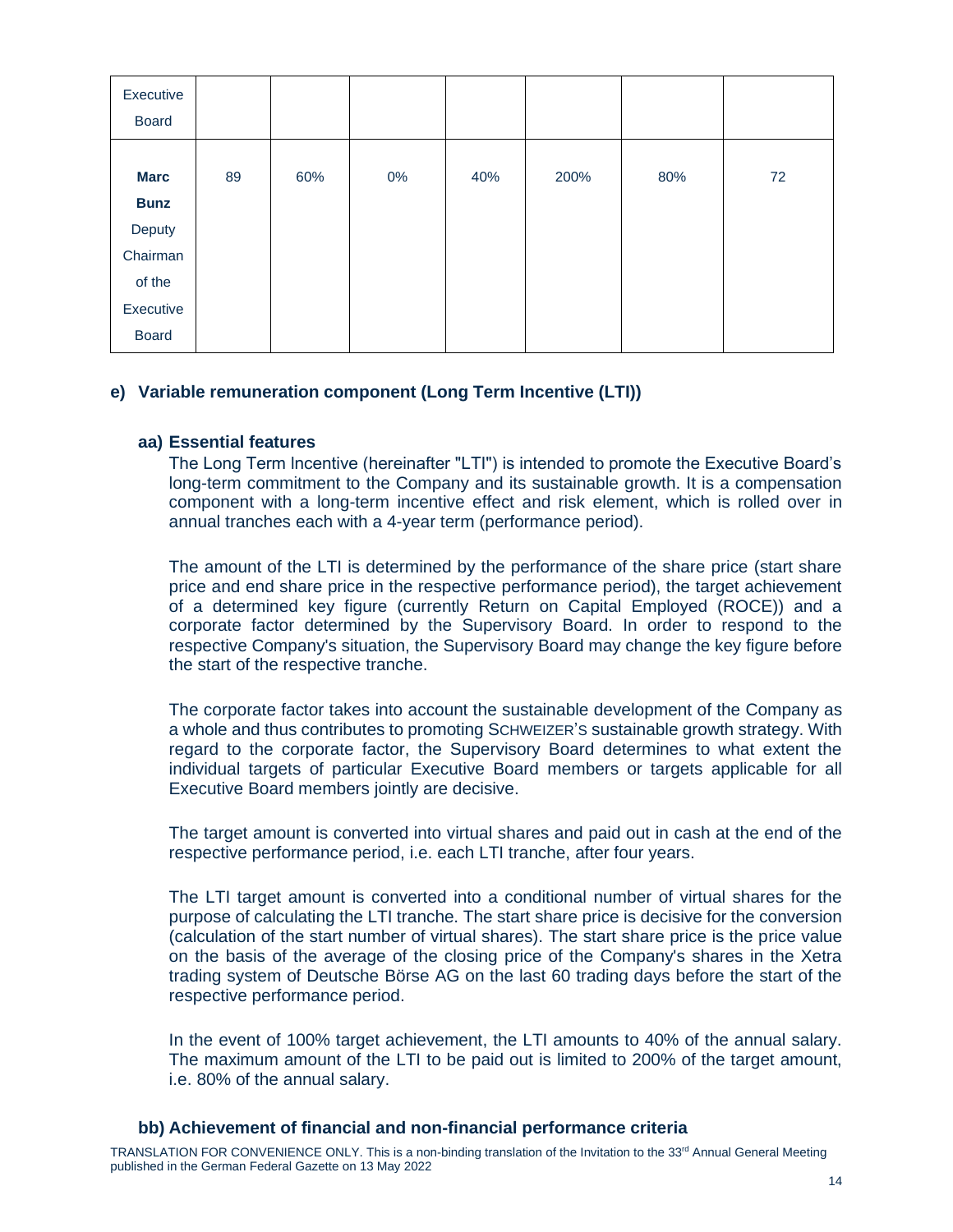The calculation of the LTI payout amount is shown below based on the currently defined key figure ROCE. The LTI payout amount is calculated for each LTI tranche using the following formula: Start number of virtual shares x ROCE target achievement factor x corporate factor = final number of virtual shares x end share price =  $LTI$  payout amount.

The target achievement of ROCE and the corporate factor is determined at the end of each of the four-year performance periods.

ROCE targets are agreed for each year within a performance period. The target achievement value at the end of the performance period corresponds to the average of the individual target achievement values of this performance period. If the average ROCE target achievement is 100%, a 100% payout is made. The annual ROCE targets for the performance period and the corresponding target achievement curve are defined in advance by the Supervisory Board for each performance period.

The Supervisory Board decides on the level of the corporate factor (degree of target achievement), which is generally determined on the basis of non-financial criteria for each tranche. The objectives and their weighting are defined at the beginning of each performance period for their duration. The corporate factor influences the LTI level in a range between plus and minus 20%, i.e. it amounts to a factor between 0.8 and 1.2.

The end share price is measured on the basis of the average closing price of the Company's shares in the Xetra trading system of Deutsche Börse AG on the last 60 trading days before the end of the respective performance period.

Payment is made as a gross amount after the respective end of the performance period. The LTI remuneration is reported as remuneration granted at the end of the respective performance period and is paid out in the following year after the annual financial statements have been adopted. At the end of the 2021 financial year, a performance period has not yet ended; hence, no LTI tranche has been stated to have been granted as yet.

In order to compensate for the conversion of the previous contractual regulations, a transitional arrangement (LTI-TA) was also agreed for 2019, 2020 and 2021. For these three years, the performance period of the LTI-TA is one year, for each of which an intermediate ROCE target has been defined and agreed in the first 4-year tranche.

In the 2021 financial year, the intermediate ROCE target defined for the transitional arrangement (LTI-TA) was not achieved. With regard to the 2021 LTI-TA, there are thus no disbursement amounts for Executive Board members that must be disclosed as remuneration granted.

# *4. Other provisions relevant to remuneration*

## **a)** *Malus* **provision**

If an Executive Board member in their role as a member of the Executive Board commits a demonstrably deliberate gross violation of one of their duties of due diligence within the meaning of section 93 AktG, of an essential principle of action of the internal guidelines issued by the Company, or of any of their other duties arising from their employment contract, the Supervisory Board may, at its discretion, reduce in part or in full, to zero the variable remuneration to be granted for the financial year in which the gross violation occurred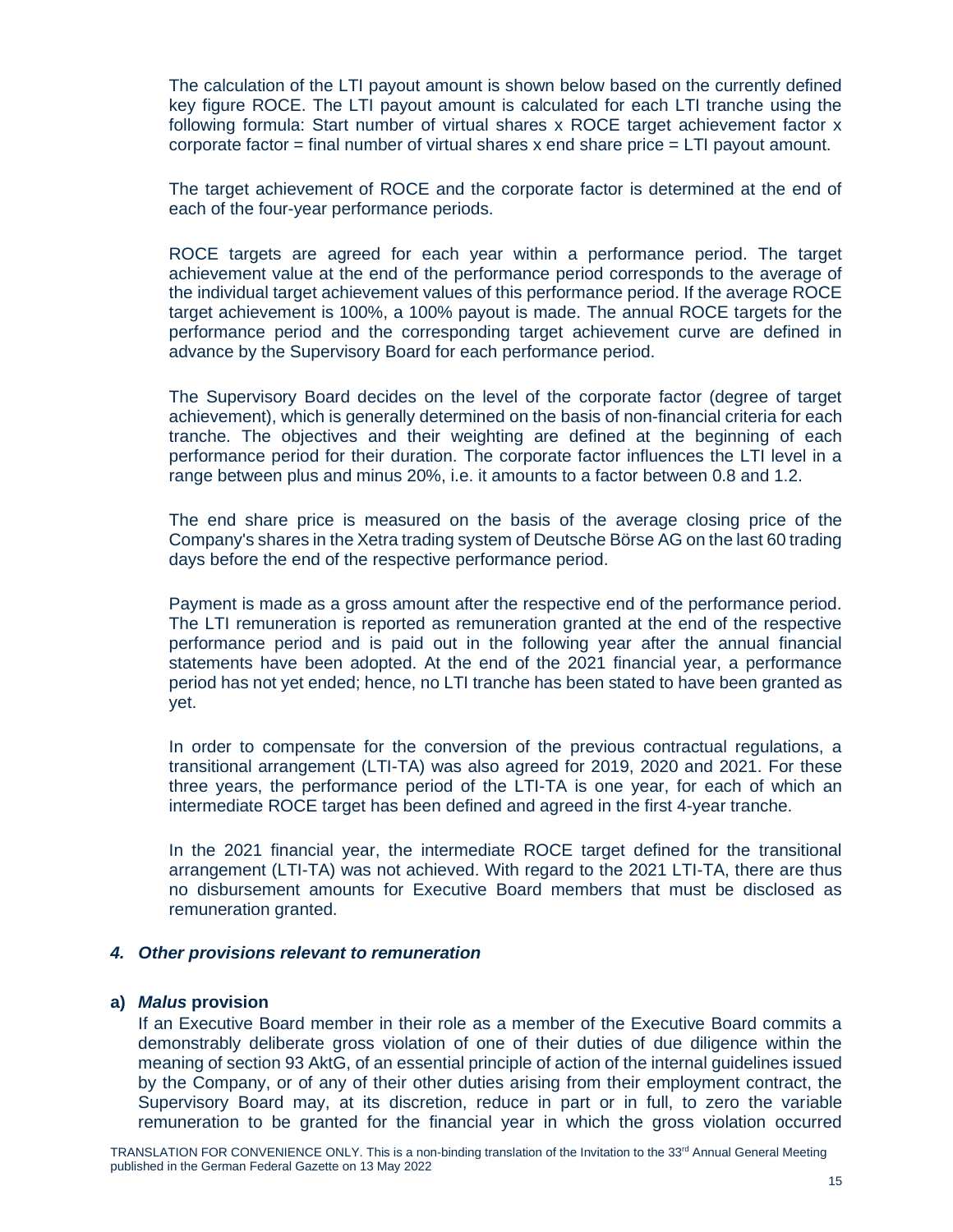(hereinafter "malus provision"). The remuneration system does not provide opportunities for the Company to recover variable remuneration components ("clawback").

Any claims for damages by Schweizer Electronic AG against the Executive Board member, in particular from section 93(2) AktG, remain unaffected by the agreement of a malus provision.

In the 2021 financial year, there were no circumstances justifying the application of the malus provision. The Supervisory Board has therefore not exercised the option to reduce the variable remuneration.

# **b) Term and termination options**

When appointing members of the Executive Board and during the term of the Executive Board contracts, the Supervisory Board complies with the statutory provisions of section 84 AktG and the recommendations of the GCGC. In the event of an initial appointment to the Executive Board, the term of the appointment and the term of the employment contract are generally three years. In the event of re-appointments or in the event of an extension of the term of office, the maximum duration of the employment contract is five years.

The employment contracts do not provide for an ordinary termination option; the mutual right to extraordinary termination of the employment contract for good cause remains unaffected. In the event of a member of the Executive Board becoming permanently incapable of work during the term of the employment contract, the employment contract shall cease at the end of the third month after determining the permanent incapacity for work.

Payments to a member of the Executive Board in the event of premature termination of his or her Executive Board duties without good cause, including ancillary benefits, do not exceed the value of two years' remuneration but do not remunerate more than the remaining term of the employment relationship (severance pay cap). If the employment contract is terminated for good cause for which the Executive Board member is responsible, no payments shall be made to the Executive Board member. The total remuneration of the past financial year and, if applicable, the estimated total remuneration for the current financial year form the basis for the calculation of the severance payment cap.

A post-contractual non-competition clause is agreed with each member of the Executive Board for a period of 24 months. Appropriate compensation (compensation for non-competition) amounting to 55% of their final average contractual compensation is granted for this period.

In the event of a change of control, the Executive Board member has the right to resign from their Executive Board position and terminate the employment contract with three months' notice. The Company is also entitled to this right of termination. If the office and the employment contract end due to a change of control, the member of the Executive Board is entitled to compensation and a severance payment. The Executive Board member is entitled to compensation in the amount of 100% of their average annual remuneration (gross), consisting of annual salary, MSTI and LTI, earned over the last three financial years prior to the departure for the remaining term of their employment contract. The compensation payments amount to a maximum of the value of two annual salaries. In addition, the Executive Board member shall receive a severance payment of one year's remuneration. Combined compensation and severance benefits are limited to a maximum of three times the annual remuneration of the Executive Board member.

TRANSLATION FOR CONVENIENCE ONLY. This is a non-binding translation of the Invitation to the 33<sup>rd</sup> Annual General Meeting published in the German Federal Gazette on 13 May 2022 There was no change to the Executive Board in financial year 2021, which is why no benefits were granted or owed in the event that a member of the Executive Board leaves the Company.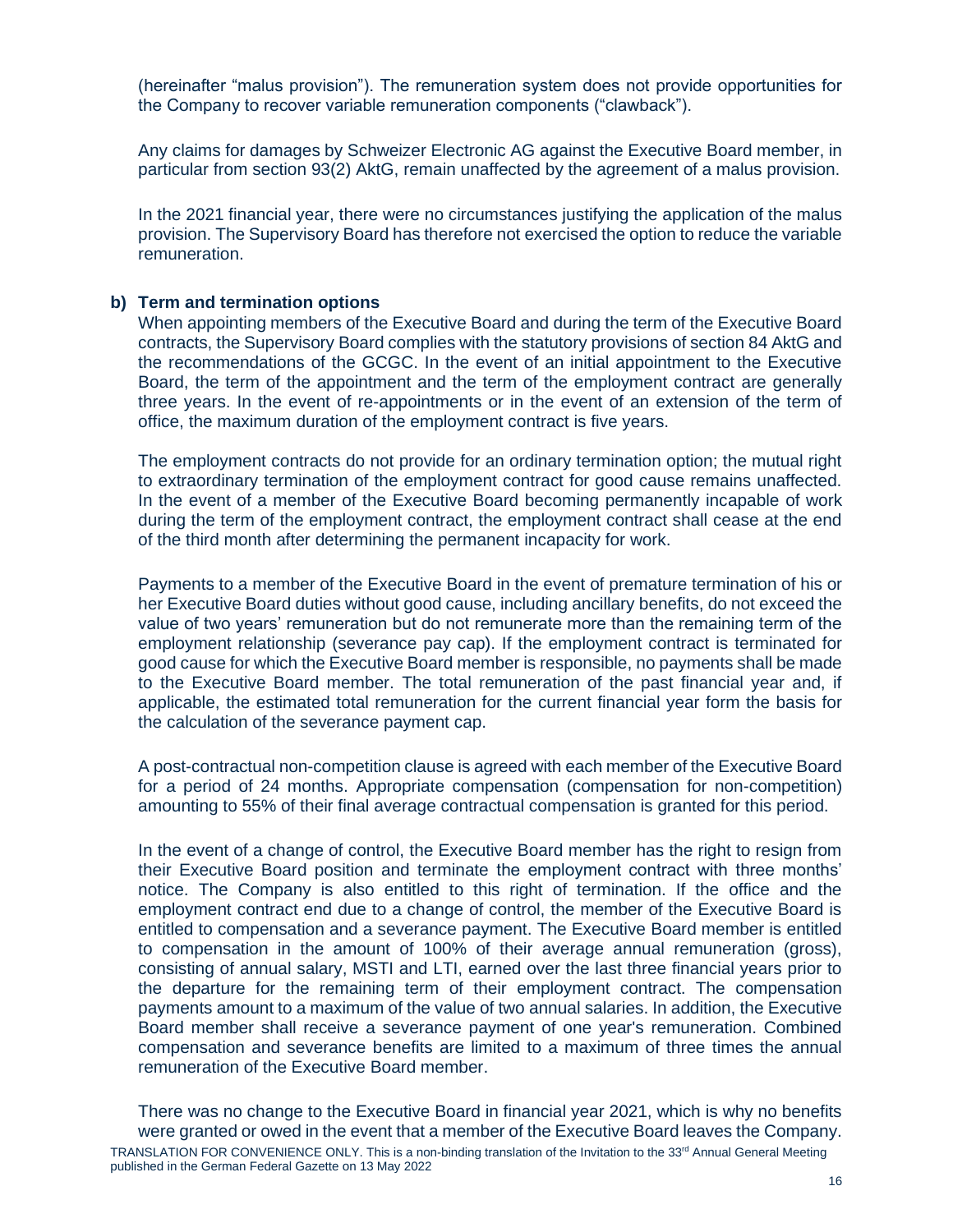# *5. No third-party services*

In the 2021 financial year, no Executive Board member was promised or granted remuneration by third parties with regard to their activity as Executive Board member.

# *6. Remuneration granted and owed in financial year* **2021**

# <span id="page-16-0"></span>**a) Current Executive Board members**

The following table details the remuneration granted and owed to the Executive Board members in office in the 2021 financial year in accordance with section 162(1) sentence 1 AktG. Accordingly, the table contains all amounts actually received by the members of the Executive Board in the 2021 financial year (in fact) (remuneration paid) as well as all remuneration components due but not yet received (remuneration owed).

| <b>Remuneration</b><br>granted and<br>owed<br>in thousand<br><b>EUR</b> |                | Nicolas-Fabian Schweizer<br>Chairman of the Executive Board<br>since 9 April 2020          |              |      | <b>Marc Bunz</b><br>Deputy Chairman of the Executive<br><b>Board</b><br>since 9 April 2020 |                                         |          |                                       |
|-------------------------------------------------------------------------|----------------|--------------------------------------------------------------------------------------------|--------------|------|--------------------------------------------------------------------------------------------|-----------------------------------------|----------|---------------------------------------|
|                                                                         | 2021           | In $%$ of<br>In $%$ of<br>total<br>total<br>2020<br>remunera-<br>remunera-<br>tion<br>tion |              |      | 2021                                                                                       | In $%$ of<br>total<br>remunera-<br>tion | 2020     | In % of<br>total<br>remunera-<br>tion |
| Annual fixed<br>salary <sup>1)</sup>                                    | 322            | 78%                                                                                        | 259          | 67%  | 298                                                                                        | 76%                                     | 250      | 68%                                   |
| Ancillary<br>benefits                                                   | 16             | 4%                                                                                         | 28           | 7%   | 24                                                                                         | 6%                                      | 22       | 6%                                    |
| Other<br>remuneration <sup>2)</sup>                                     | ٠              | 0%                                                                                         | 98           | 25%  | ٠                                                                                          | 0%                                      | 95       | 26%                                   |
| <b>Total fixed</b><br>non-<br>performance-<br>related<br>remuneration   | 338            | 81%                                                                                        | 385          | 100% | 322                                                                                        | 82%                                     | 367      | 100%                                  |
| <b>MSTI</b>                                                             | 77             | 19%                                                                                        | $\mathbf{0}$ | 0%   | 72                                                                                         | 18%                                     | $\Omega$ | $0\%$                                 |
| <b>LTI-TA 2021</b>                                                      | $\overline{0}$ | 0%                                                                                         |              |      | $\Omega$                                                                                   | 0%                                      |          |                                       |
| <b>LTI-TA 2020</b>                                                      |                |                                                                                            | $\Omega$     | 0%   |                                                                                            |                                         | $\Omega$ | 0%                                    |
| <b>Total variable</b><br>remuneration                                   | 77             | 0%<br>19%<br>$\bf{0}$                                                                      |              |      |                                                                                            | 18%                                     | $\bf{0}$ | 0%                                    |
| <b>Total</b><br>remuneration                                            | 415            | 100%                                                                                       | 385          | 100% | 394                                                                                        | 100%                                    | 367      | 100%                                  |

1) In 2020: voluntary waiver of 30% of the contractually agreed remuneration from April to June.

 $2)$  In 2020: turnaround bonus not dependent on the development of financial key figures.

# **b) Former members of the Executive Board**

As part of a court settlement, a severance agreement was concluded with former member of the Executive Board Dr Maren Schweizer at the Rottweil Regional Court, from which Dr Schweizer was granted a total amount of EUR 81,632.65 in financial year 2021 as severance pay, payable in monthly instalments of EUR 16,326.53 gross. The amount set aside for the total obligation is TEUR 2,875.

TRANSLATION FOR CONVENIENCE ONLY. This is a non-binding translation of the Invitation to the 33<sup>rd</sup> Annual General Meeting published in the German Federal Gazette on 13 May 2022 17 and 17 and 17 and 17 and 17 and 17 and 17 and 17 and 17 and 17 and 17 and 17 and 17 In addition, pension payments of TEUR 281 were granted to former members of the Executive Board in the 2021 financial year. Against the background of a voluntary waiver by some former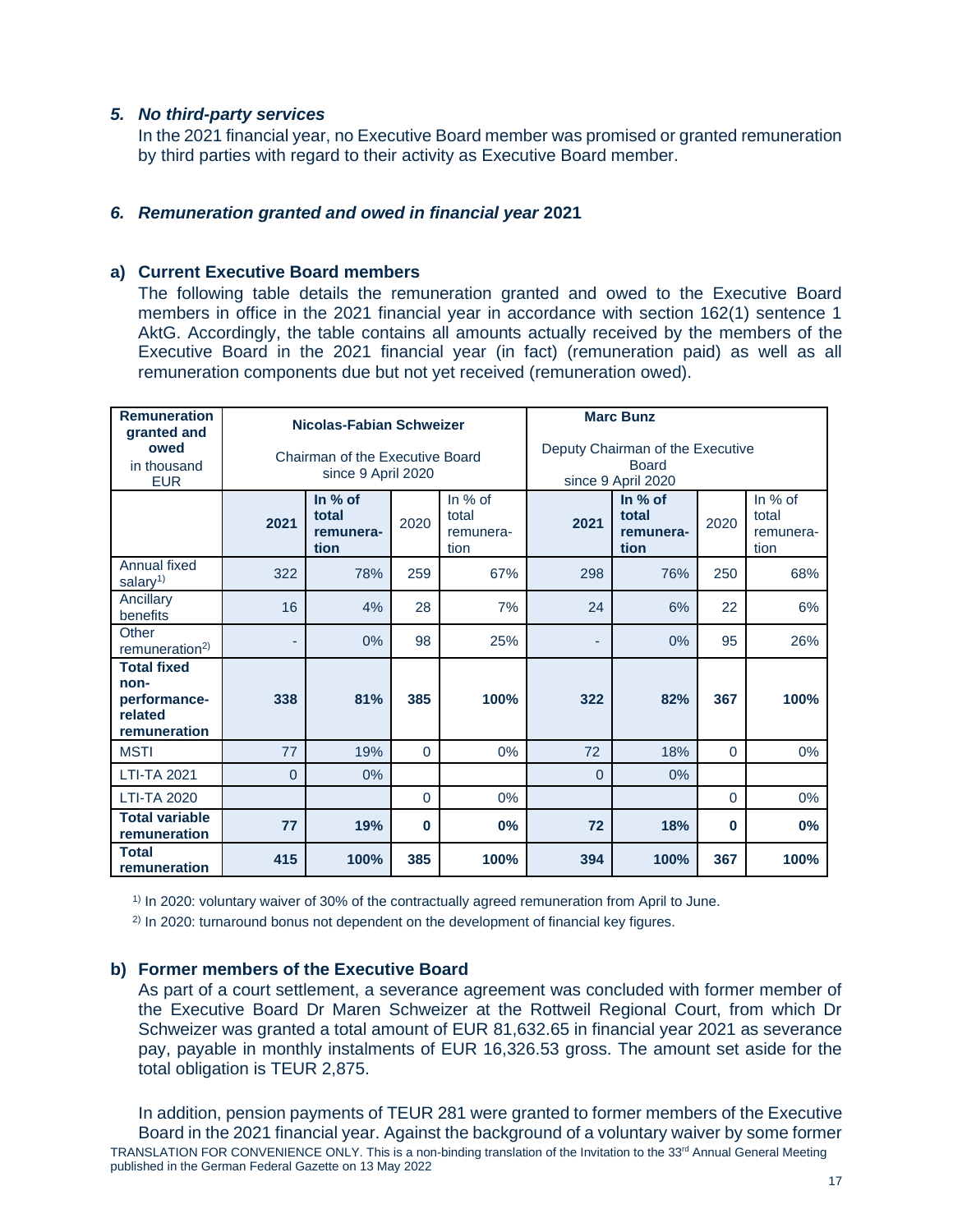members of the Executive Board, the total amount in the 2020 financial year was TEUR 262. In accordance with section 162(5) AktG, the personal details of former members of the Executive Board may not be disclosed if they left the Executive Board before 31 December 2011.

# **II. Remuneration of the members of the Supervisory Board**

The remuneration of the members of the Supervisory Board is set out in Article 13 of the Company's Articles of Association. The Annual General Meeting confirmed the remuneration of the members of the Supervisory Board provided for in Article 13 of the Company's Articles of Association and the remuneration system underlying the remuneration with the information pursuant to sections 113(3) sentence 3, 87a(1) sentence 2 AktG on 25 June 2021 with a majority of 95.07% of votes cast.

Supervisory Board members receive a fixed remuneration for their work, the amount of which depends on the duties assumed by the Supervisory Board and its committees. In addition, the members of the Supervisory Board receive performance-related remuneration based on the amount of the dividend.

The system for the remuneration of the members of the Supervisory Board, which forms the basis of the regulations of the Articles of Association, is based on the legal requirements and takes into account the recommendations of the German Corporate Governance Code:

- In addition to a fixed remuneration, the system for the remuneration of the members of the Supervisory Board provides for performance-related remuneration, which is based on the dividend distributed to the shareholders for the respective financial year. In addition, the members of the Supervisory Board receive reimbursement of expenses for training and further education measures up to an amount of EUR 2,500.00 per year. In addition, the members of the Supervisory Board receive reimbursement of their expenses and any value added tax to be paid on the remuneration. No attendance fee is granted.
- The Supervisory Board remuneration consists of the following components: Members of the Supervisory Board receive a fixed remuneration of EUR 15,000.00 for each financial year, the chairperson of the Supervisory Board receives twice this amount, i.e. EUR 30,000.00, and the deputy chairperson receives one and a half times this amount, i.e. EUR 22,500.00. In accordance with recommendation G.17 of the German Corporate Governance Code, the greater time required of the chairperson and deputy chairperson of the Supervisory Board is taken into account in the remuneration. The same applies to chairing and membership of committees. For membership of a committee of the Supervisory Board, members of the Supervisory Board receive an additional remuneration of EUR 15,000.00 per financial year and per committee membership. The chairperson of a committee receives twice this amount, i.e. EUR 30,000.00, as additional remuneration, while the deputy chairman receives one and a half times this amount, i.e. EUR 22,500.00.
- In addition, the members of the Supervisory Board receive variable remuneration. The only criterion for the granting and amount of variable remuneration is the amount of the dividend distributed to the shareholders for the respective financial year. The members of the Supervisory Board receive a performance-related remuneration of EUR 300.00 for each EUR 0.01 profit share decided by the Annual General Meeting, which is distributed to the shareholders in addition to a profit share of EUR 0.40 per share with full profit entitlement. If preferred shares are issued, the performance-related remuneration is based on the profit share per ordinary share. The variable remuneration is limited to a maximum amount of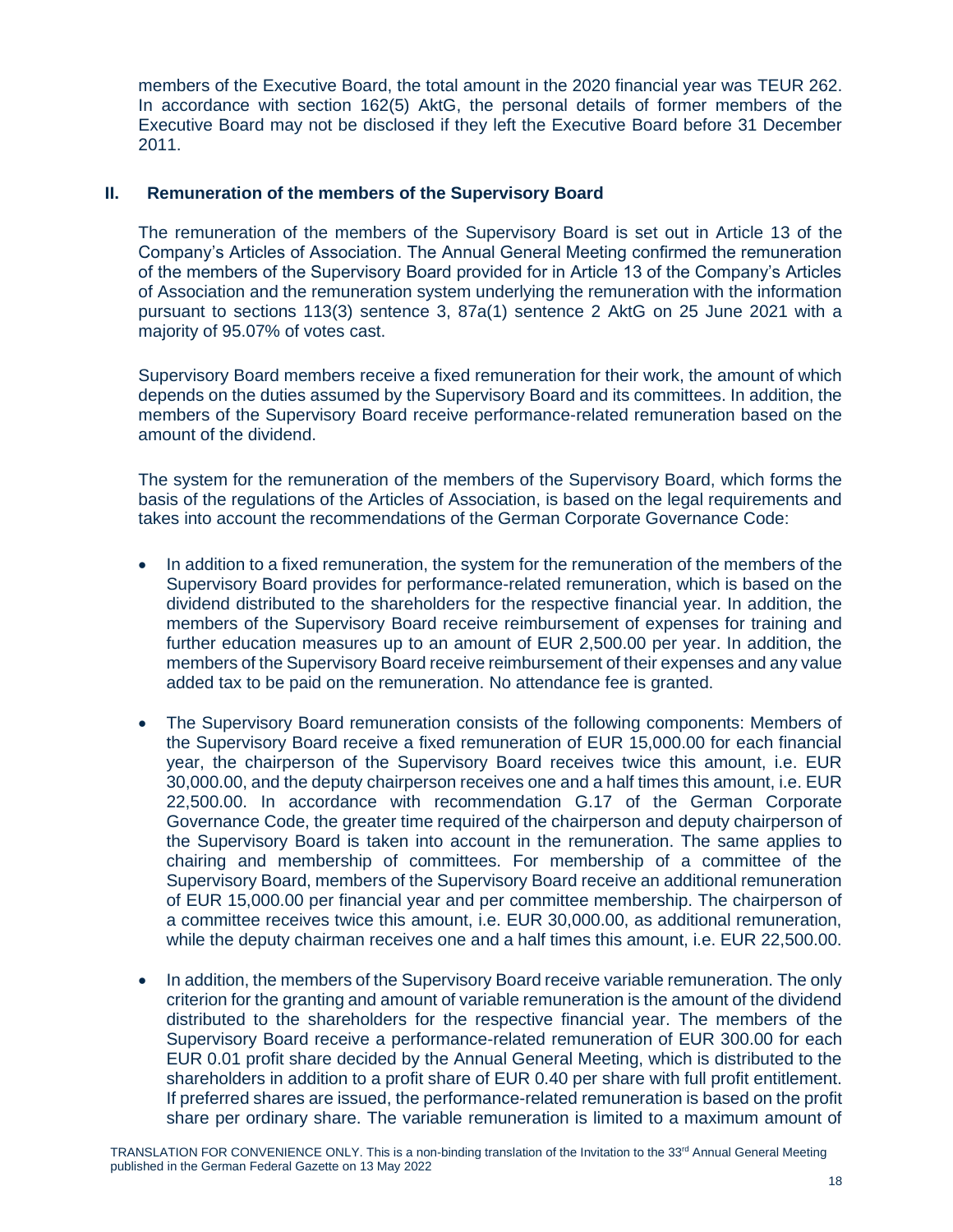EUR 18,000.00. The regulation on performance-related remuneration deviates from recommendation G.18 Clause 2 of the German Corporate Governance Code. The Executive Board and the Supervisory Board believe that the existing compensation arrangement provides the members of the Supervisory Board with sufficient incentive to orient the exercise of their duties towards the long-term, successful development of the Company. Dividend payments are also a key performance indicator for the shareholders. The orientation of the performance-related remuneration of the members of the Supervisory Board to this performance indicator contributes to the long-term promotion of the Company's success.

- The upper limit for the remuneration of the members of the Supervisory Board is the sum of the fixed remuneration, the amount of which depends in detail on the tasks assumed by the Supervisory Board and its committees, the maximum amount of performance-related remuneration and the maximum amount for the reimbursement of expenses for training and further education measures. Conversely, there is no quantified maximum remuneration figure for the members of the Supervisory Board.
- The amount and structure of the Supervisory Board remuneration is in line with the market and enables the Company to continue to be able to recruit qualified candidates for the Supervisory Board in the future. This is a prerequisite for the best possible exercise of the advisory and monitoring activities by the Supervisory Board, which in turn make a significant contribution to the promotion of the business strategy and the long-term development of the Company.
- The fixed remuneration is due for payment at the end of the respective financial year. The performance-related remuneration is due at the time of a corresponding resolution of the Annual General Meeting on the appropriation of the balance sheet profit. There are no deferral periods for the payment of remuneration components.
- The remuneration of the members of the Supervisory Board is finally regulated in the Articles of Association; there are no ancillary or supplementary agreements. Remuneration is linked to the duration of the appointment as a member of the Supervisory Board. If members of the Supervisory Board resign from the Supervisory Board or one of its committees during the course of a financial year, they receive pro rata remuneration. There are no commitments to dismissal compensation, pension and early retirement schemes.

| in thousand EUR                | Fixed<br>remunera<br>tion | in $\frac{9}{10}$ | remunerati<br>on<br>Committee | in $%$ | Variable<br>remunerati<br><b>on</b> | in $%$   | Total<br>remuneratio<br>n |
|--------------------------------|---------------------------|-------------------|-------------------------------|--------|-------------------------------------|----------|---------------------------|
| <b>Christoph Schweizer</b>     | 30                        | 50%               | 30                            | 50%    | $\bf{0}$                            | $\bf{0}$ | 60                        |
| (2020)                         | 30                        | 50%               | 30                            | 50%    | $\Omega$                            | 0        | 60                        |
| <b>Dr Stephan Zizala</b>       | 23                        | 50%               | 23                            | 50%    | $\bf{0}$                            | $\bf{0}$ | 45                        |
| (2020)                         | 23                        | 50%               | 23                            | 50%    | $\Omega$                            | 0        | 45                        |
| Michael Kowalski <sup>2)</sup> | 8                         | 50%               | 8                             | 50%    | $\mathbf{0}$                        | $\bf{0}$ | 15                        |
| (2020)                         | 15                        | 50%               | 15                            | 50%    | $\overline{0}$                      | 0        | 30                        |
| Dr Stefan Krauss <sup>3)</sup> | 8                         | 50%               | 8                             | 50%    | $\bf{0}$                            | $\bf{0}$ | 15                        |
| <b>Chris Wu</b>                | 15                        | 100%              | ۰                             |        | $\bf{0}$                            | $\bf{0}$ | 15                        |

The following table shows the remuneration granted and owed to the members of the Supervisory Board in financial year 2021:

TRANSLATION FOR CONVENIENCE ONLY. This is a non-binding translation of the Invitation to the 33<sup>rd</sup> Annual General Meeting published in the German Federal Gazette on 13 May 2022  $19$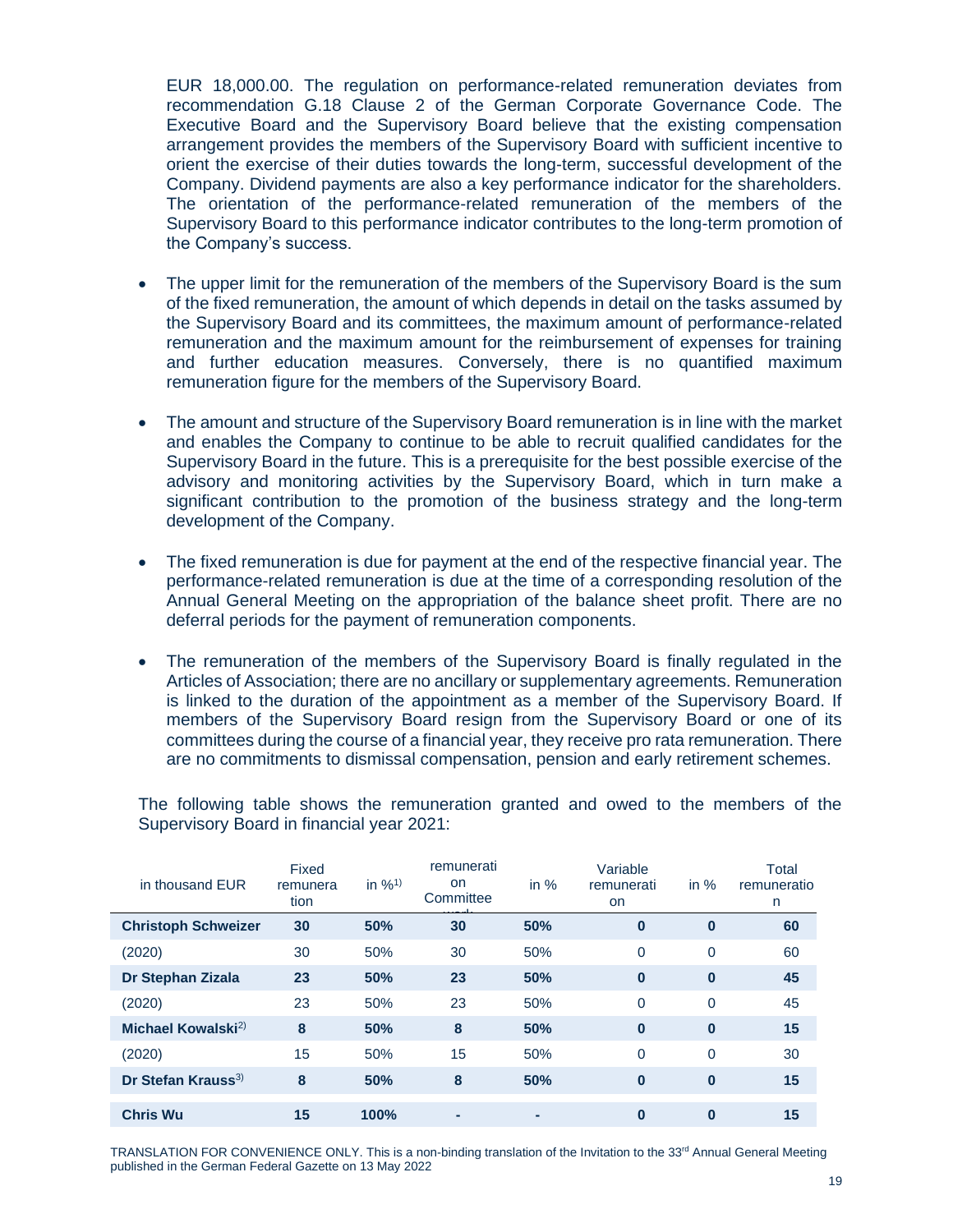| (2020)                  | 15  | 100% | ۰  | ۰   | 0 | 0        | 15  |
|-------------------------|-----|------|----|-----|---|----------|-----|
| <b>Petra Gaiselmann</b> | 15  | 100% | ٠  |     | 0 | $\bf{0}$ | 15  |
| (2020)                  | 15  | 100% | ۰  | ۰   | 0 | 0        | 15  |
| Jürgen Kammerer         | 15  | 100% | ٠  | ۰   | 0 | $\bf{0}$ | 15  |
| (2020)                  | 15  | 100% | ۰  | ۰   | 0 | 0        | 15  |
| <b>Total for 2021</b>   | 113 | 63%  | 68 | 37% | 0 | $\bf{0}$ | 180 |
| (Total for 2020)        | 113 | 63%  | 68 | 37% | 0 | 0        | 180 |

<sup>1)</sup> Share of total remuneration

2) Supervisory Board member until 25 June 2021

3) Supervisory Board member since 25 June 2021

#### **III. Comparative presentation of earnings performance and annual remuneration**

In accordance with section 162(1) sentence 2 no. 2 AktG, the following table shows SCHWEIZER'S earnings performance, the annual change in remuneration of the members of the Executive Board and the Supervisory Board as well as the annual change in the average remuneration of employees on a full-time basis over the last five financial years.

In addition to the net income/loss for the year under commercial law of Schweizer Electronic AG, the earnings trend is shown using the EBITDA KPI for the Group. As a key performance indicator, the Group EBITDA is also part of the financial objectives of the MSTI and thus has a significant influence on the amount of remuneration paid to the members of the Executive **Board** 

For the members of the Executive Board and the Supervisory Board, their remuneration granted and owed in the respective financial year within the meaning of section 162(1) sentence 1 AktG is outlined.

For the presentation of the average remuneration of employees, SCHWEIZER'S workforce in Germany (including trainees) is used, which included an average of 517 employees (full-time) in the 2021 financial year. In comparison, the SCHWEIZER Group had around 1,100 employees and trainees worldwide as of 31 December 2021. The average remuneration of employees includes personnel expenses for wages and salaries, for fringe benefits, for employer contributions to social security and for any short-term variable remuneration components attributable to the financial year. Thus, consistent with the remuneration reported for the Executive Board and the Supervisory Board, employee remuneration also complies in principle with the remuneration components granted and owed as defined in section 162(1) sentence 1 AktG.

| <b>Financial year</b>                              | 2017 | 2018 | Change<br>in $%$ | 2019 | Change<br>in $%$ | 2020   | <b>Change</b><br>in $%$ | 2021   | Change<br>in $%$ |
|----------------------------------------------------|------|------|------------------|------|------------------|--------|-------------------------|--------|------------------|
| <b>Earnings</b><br>performance (in<br>million EUR) |      |      |                  |      |                  |        |                         |        |                  |
| EBITDA <sup>1)</sup>                               | 8.4  | 9.2  | $+10%$           | 0.1  | $-99%$           | $-9.5$ | n/a                     | $-8.5$ | $+11%$           |

The following table shows the values in a manner that allows comparison:

TRANSLATION FOR CONVENIENCE ONLY. This is a non-binding translation of the Invitation to the 33<sup>rd</sup> Annual General Meeting published in the German Federal Gazette on 13 May 2022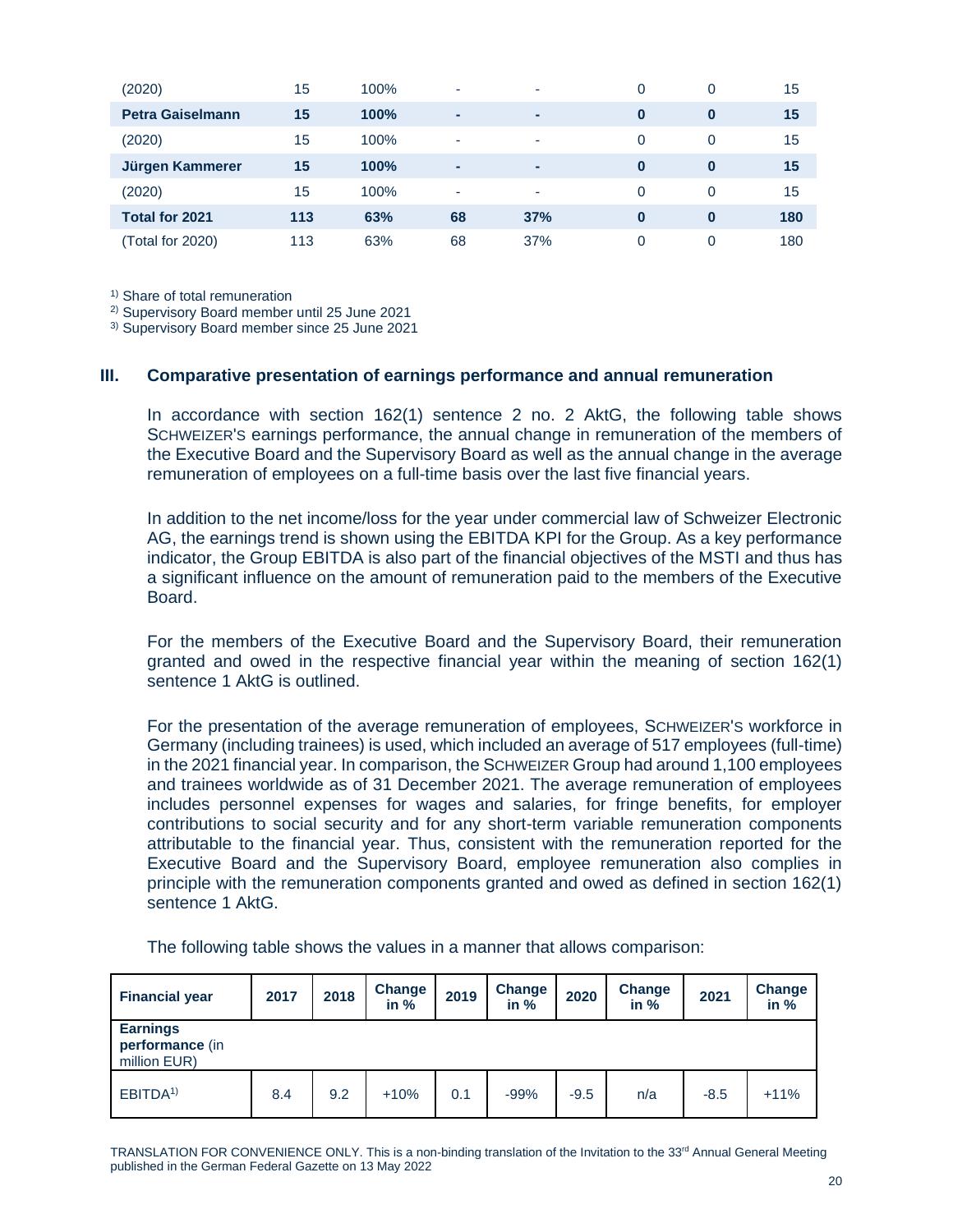| Net income/loss for<br>the year<br>in accordance with<br>HGB <sup>2</sup>                                                                                                                                                                                                                                      | 5.1 | 3.1 | $-39%$ | $-2.8$   | $-190%$   | $-9.1$    | n/a         | $+2.8$   | n/a        |
|----------------------------------------------------------------------------------------------------------------------------------------------------------------------------------------------------------------------------------------------------------------------------------------------------------------|-----|-----|--------|----------|-----------|-----------|-------------|----------|------------|
| Average<br>remuneration<br>of employees:<br>(in thousand EUR)                                                                                                                                                                                                                                                  |     |     |        |          |           |           |             |          |            |
| Employees in<br>Germany                                                                                                                                                                                                                                                                                        | 57  | 58  | $+2%$  | $53^{3}$ | $-9%^{3}$ | $60^{4}$  | $+12\%^{4}$ | $63^{5}$ | $+7\%^{5}$ |
| <b>Executive Board</b><br>remuneration $6$<br>(in thousand EUR)                                                                                                                                                                                                                                                |     |     |        |          |           |           |             |          |            |
| Nicolas-Fabian<br><b>Schweizer</b><br>Chairman of the<br><b>Executive Board</b><br>since 9 April 2020                                                                                                                                                                                                          | 617 | 443 | $-28%$ | 563      | $+27%$    | $385^{7}$ | $-32\%^{7}$ | 415      | $+8%$      |
| <b>Marc Bunz</b><br>Deputy Chairman<br>of the<br><b>Executive Board</b><br>since 9 April 2020                                                                                                                                                                                                                  | 637 | 421 | $-34%$ | 535      | $+27%$    | $367^{7}$ | $-31\%^{7}$ | 394      | $+7%$      |
| <b>Supervisory</b><br><b>Board</b><br>remuneration<br>(in thousand EUR)                                                                                                                                                                                                                                        |     |     |        |          |           |           |             |          |            |
| <b>Christoph</b><br><b>Schweizer</b><br>Deputy<br>Chairman of the<br><b>Supervisory Board</b><br>and of the<br>Personnel and<br><b>Finance Committee</b><br>until 7 July 2017.<br>Chairman of the<br><b>Supervisory Board</b><br>and of the<br>Personnel and<br><b>Finance Committee</b><br>since 28 June 2019 | 23  |     |        | 30       |           | 60        | +100%       | 60       | 0%         |
| Dr Stephan Zizala<br>Deputy<br>Chairman of the<br><b>Supervisory Board</b><br>and of the<br>Personnel and<br><b>Finance Committee</b><br>since 7 July 2017                                                                                                                                                     | 30  | 45  | $+50%$ | 45       | 0%        | 45        | 0%          | 45       | 0%         |
| <b>Dr Stefan Krauss</b><br>Member of the<br><b>Supervisory Board</b><br>and of the<br>Personnel and<br><b>Finance Committee</b><br>since 25 June 2021                                                                                                                                                          |     |     |        |          |           |           |             | 15       |            |
| <b>Michael Kowalski</b><br>Chairman of the<br><b>Supervisory Board</b><br>and of the<br>Personnel and<br><b>Finance Committee</b><br>until 28 June 2019.                                                                                                                                                       | 60  | 60  | 0%     | 45       | $-25%$    | 30        | $-33%$      | 15       | $-50%$     |

TRANSLATION FOR CONVENIENCE ONLY. This is a non-binding translation of the Invitation to the 33<sup>rd</sup> Annual General Meeting published in the German Federal Gazette on 13 May 2022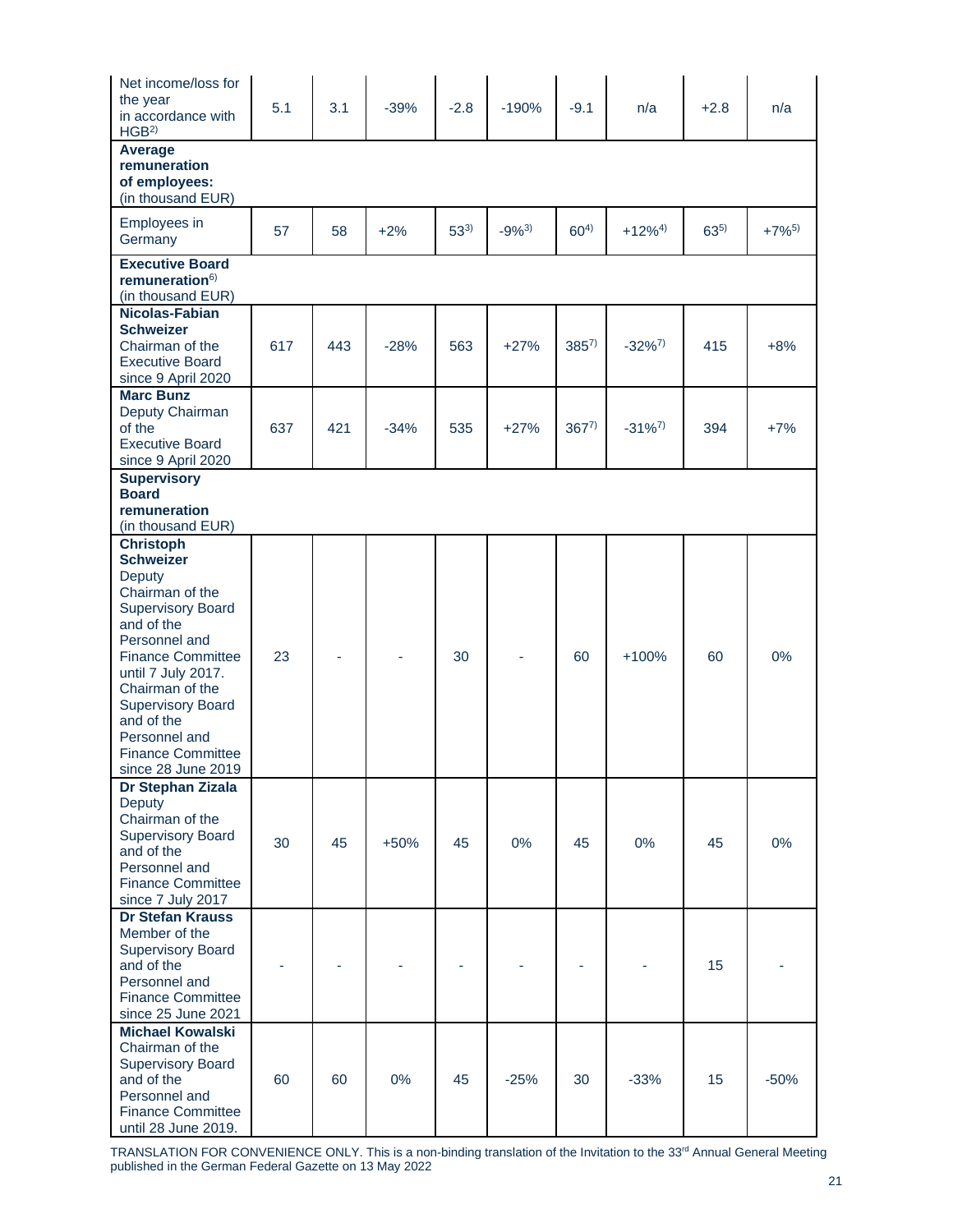| Member of the<br><b>Supervisory Board</b><br>and of the<br>Personnel and<br><b>Finance Committee</b><br>from 28 June 2019<br>until 25 June 2021 |   |    |         |    |       |    |         |    |    |
|-------------------------------------------------------------------------------------------------------------------------------------------------|---|----|---------|----|-------|----|---------|----|----|
| <b>Chris Wu</b><br>Member of the<br><b>Supervisory Board</b><br>since 7 July 2017                                                               | 8 | 15 | $+100%$ | 15 | $0\%$ | 15 | $0\%$   | 15 | 0% |
| <b>Petra Gaiselmann</b><br>Member of the<br><b>Supervisory Board</b><br>since 28 June 2019                                                      |   |    |         | 8  |       | 15 | $+100%$ | 15 | 0% |
| Jürgen Kammerer<br>Member of the<br><b>Supervisory Board</b><br>since 28 June 2019                                                              |   |    |         | 8  |       | 15 | $+100%$ | 15 | 0% |

<sup>1)</sup> Group EBITDA is a key performance criterion for determining the MSTI.

<sup>2)</sup> The indicator net income for the year of Schweizer Electronic AG (German Commercial Code, HGB) is not relevant for the variable remuneration of the members of the Executive Board.

3) Excluding short-time allowance (period of partial short-time work: March to July 2019).

4) Excluding short-time allowance (period of partial short-time work: April to December 2020) | Voluntary waiver of fixed remuneration and special payments from some of the employees taken into account.

5) Excluding short-time allowance (period of partial short-time work: January to February 2021).

6) Fixed and variable remuneration components.

7) Voluntary waiver of 30% of the contractually agreed fixed remuneration from April - June 2020

Schramberg, 11 April 2022

Schweizer Electronic AG

Nicolas-Fabian Schweizer Marc Bunz Christoph Schweizer

For the Executive Board For the Supervisory Board

# **Note from the independent auditor on the audit of the remuneration report pursuant to section 162(3) of the German Stock Corporation Act (AktG) (IDW PS 870)**

To SCHWEIZER ELECTRONIC AG

#### **Audit opinion**

We have formally examined the remuneration report of SCHWEIZER ELECTRONIC AG, Schramberg, for the financial year from 1 January to 31 December 2021 to determine whether the information pursuant to section 162(1) and (2) of the German Stock Corporation Act (AktG) was provided in the remuneration report. In accordance with section 162(3) AktG, we have not audited the content of the remuneration report.

In our opinion, the information pursuant to section 162(1) and (2) AktG has been provided in all material respects in the attached remuneration report. Our audit opinion does not extend to the content of the remuneration report.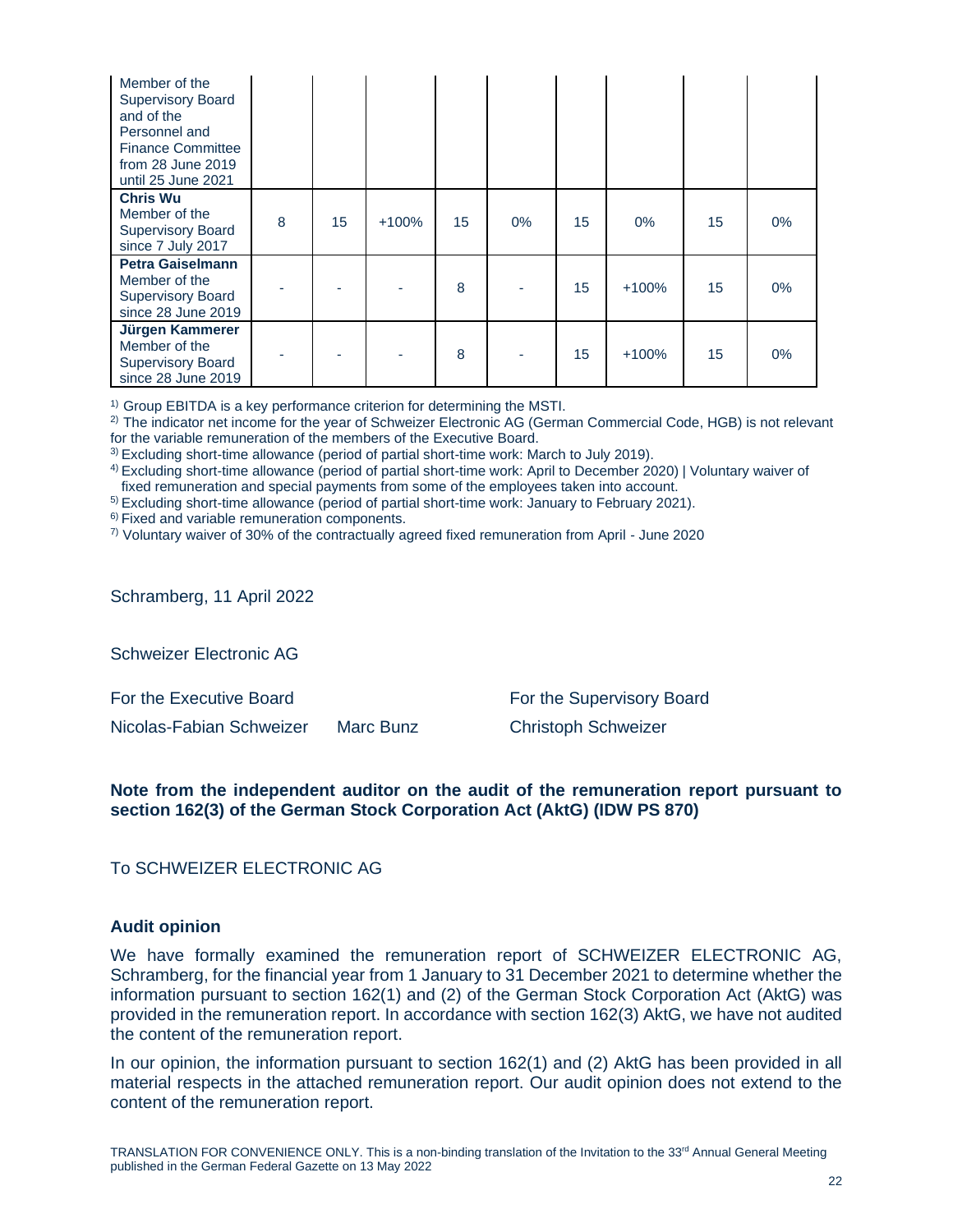# **Basis for the audit opinion**

We conducted our audit of the remuneration report pursuant to section 162(3) AktG, taking into account the IDW auditing standard: The remuneration report was audited pursuant to section 162(3) AktG (IDW PS 870). Our responsibility under this regulation and this standard is further described in the "Responsibility of the auditor" section of our note. As an auditing firm, we applied the requirements of the IDW quality assurance standard: Requirements for quality control in audit firms (IDW QS 1). We have complied with the professional duties in accordance with the German Public Auditors' Ordinance and the professional statutes for auditors/sworn accountants, including the requirements for independence.

## **Responsibility of the Executive Board and the Supervisory Board**

The Executive Board and the Supervisory Board are responsible for preparing the remuneration report, including the related information, which complies with the requirements of section 162 AktG. In addition, they are responsible for the internal controls that they have determined to be necessary to permit the preparation of a remuneration report, including the related disclosures, that is free from material misstatement, whether due to fraud or error.

#### **Responsibility of the auditor**

Our objective is to obtain reasonable certainty whether the information pursuant to section 162(1) and (2) AktG has been provided in all material respects in the remuneration report and to issue an audit opinion in a note on this.

We planned and performed our audit in such a way that we were able to determine the formal completeness of the remuneration report by comparing the information provided in the remuneration report with the information required in accordance with section 162(1) and (2) AktG. In accordance with section 162(3) AktG, we have not audited the accuracy of the content of the information, the completeness of the content of the individual disclosures or the appropriate presentation of the remuneration report.

Freiburg im Breisgau, 14 April 2022

Ernst & Young GmbH

Wirtschaftsprüfungsgesellschaft [Audit firm]

Nietzer **Busser** 

Auditor Auditor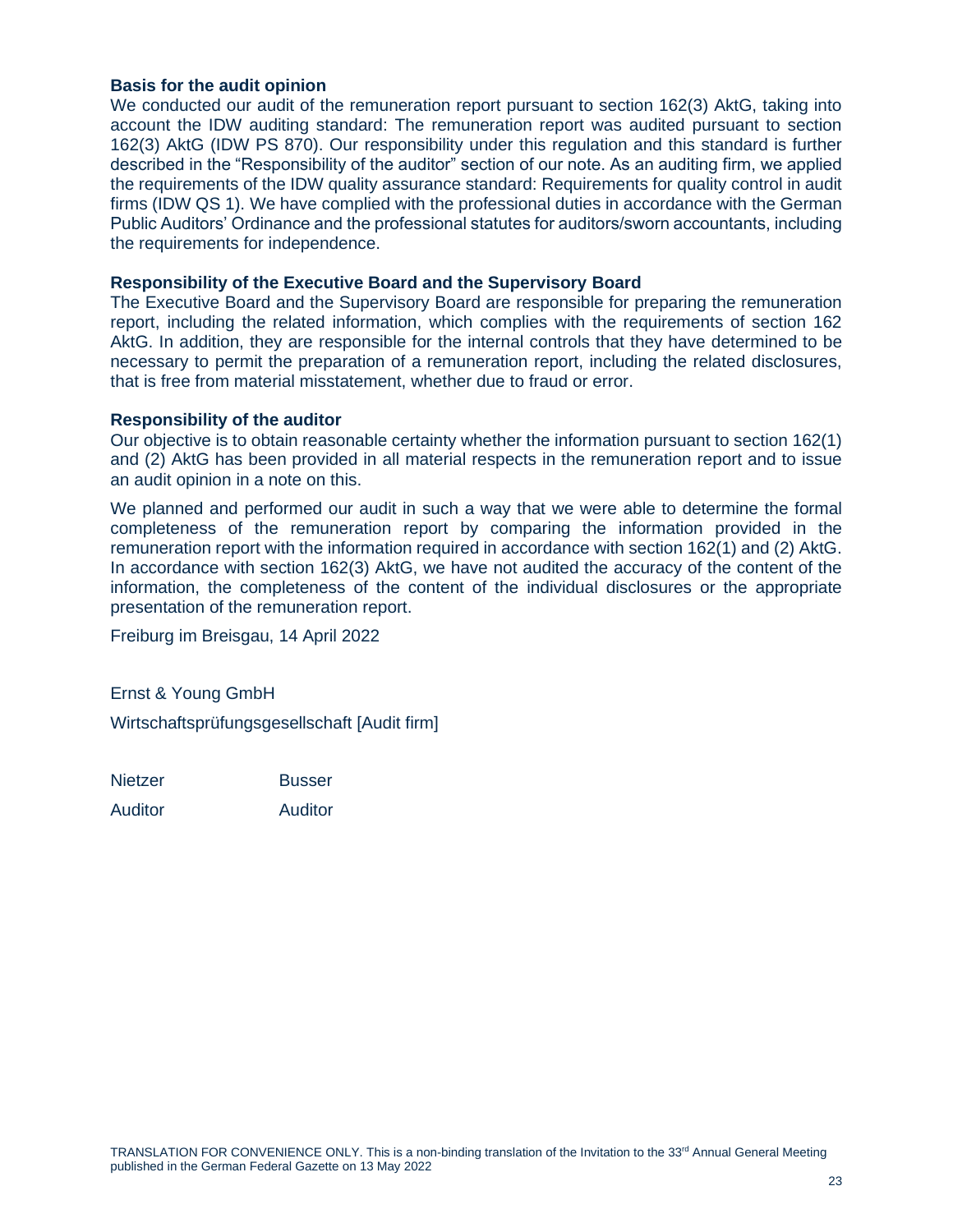# **V. ADDITIONAL DETAILS AND INFORMATION REGARDING THE ANNUAL GENERAL MEETING**

# **1. Prerequisites for attendance of the virtual Annual General Meeting and exercising voting rights**

In accordance with section 1(2) of the COVID-19 Act, the Annual General Meeting will be held exclusively as a virtual Annual General Meeting without the physical presence of shareholders or their proxies (with the exception of the voting rights representative appointed by the Company) in the presence, among others, of a notary responsible for the minutes at the Company's premises at Einsteinstrasse 10, 78713 Schramberg, Germany. **Shareholders or shareholder representatives will therefore not attend the Annual General Meeting in person** (with the exception of the voting rights representative appointed by the Company). Shareholders can exercise their voting rights by electronic means as well as by issuing proxies. The entire Annual General Meeting will be broadcast in video and audio on the online portal.

All shareholders who are entered in the Company's share register and have registered for the Annual General Meeting by no later than **midnight (24:00) on Friday, 17 June 2022,** will be entitled to participate in the Annual General Meeting and to exercise their voting rights.

In relation to the Company, rights and obligations arising from shares pursuant to section 67(2) sentence 1 AktG only exist for and against the person entered in the share register. Accordingly, the number of shares entered in the share register on the day of the Annual General Meeting will be decisive for exercising attendance and voting rights. For technical reasons, however, no amendments to the share register will be implemented in the period from **midnight (0:00) on 18 June 2022** until the end of the Annual General Meeting. The registration status of the share register on the day of the Annual General Meeting will therefore correspond to the status as at the end of the closing date for registration. The technical record date is therefore **17 June 2022, midnight (24:00).**

Registration for the Annual General Meeting does not constitute a restriction on the sale, disposal or retention of the shares. Shareholders may therefore continue to freely retain or dispose of their shares even after having registered for the Annual General Meeting. Even in the event of the complete or partial sale of the shareholding after registration for the Annual General Meeting, only the information contained in the share register on the day of the Annual General Meeting will be decisive for the right to attend the Annual General Meeting and to exercise voting rights. Since, in relation to the Company, rights and obligations arising from shares only exist for and against those registered in the share register on the day of the Annual General Meeting, purchasers of shares whose transfer applications are received by the Company after the Technical Record Date cannot exercise rights from these shares unless they are authorised to do so by the seller. Purchasers of shares in the Company who have not yet been entered in the share register will therefore be requested to submit transfer applications as soon as possible.

Registration for the Annual General Meeting must be submitted to the Company in text form at the following address

SCHWEIZER ELECTRONIC AG c/o Computershare Operations Center 80249 Munich, Germany

or email: [anmeldestelle@computershare.de](mailto:anmeldestelle@computershare.de)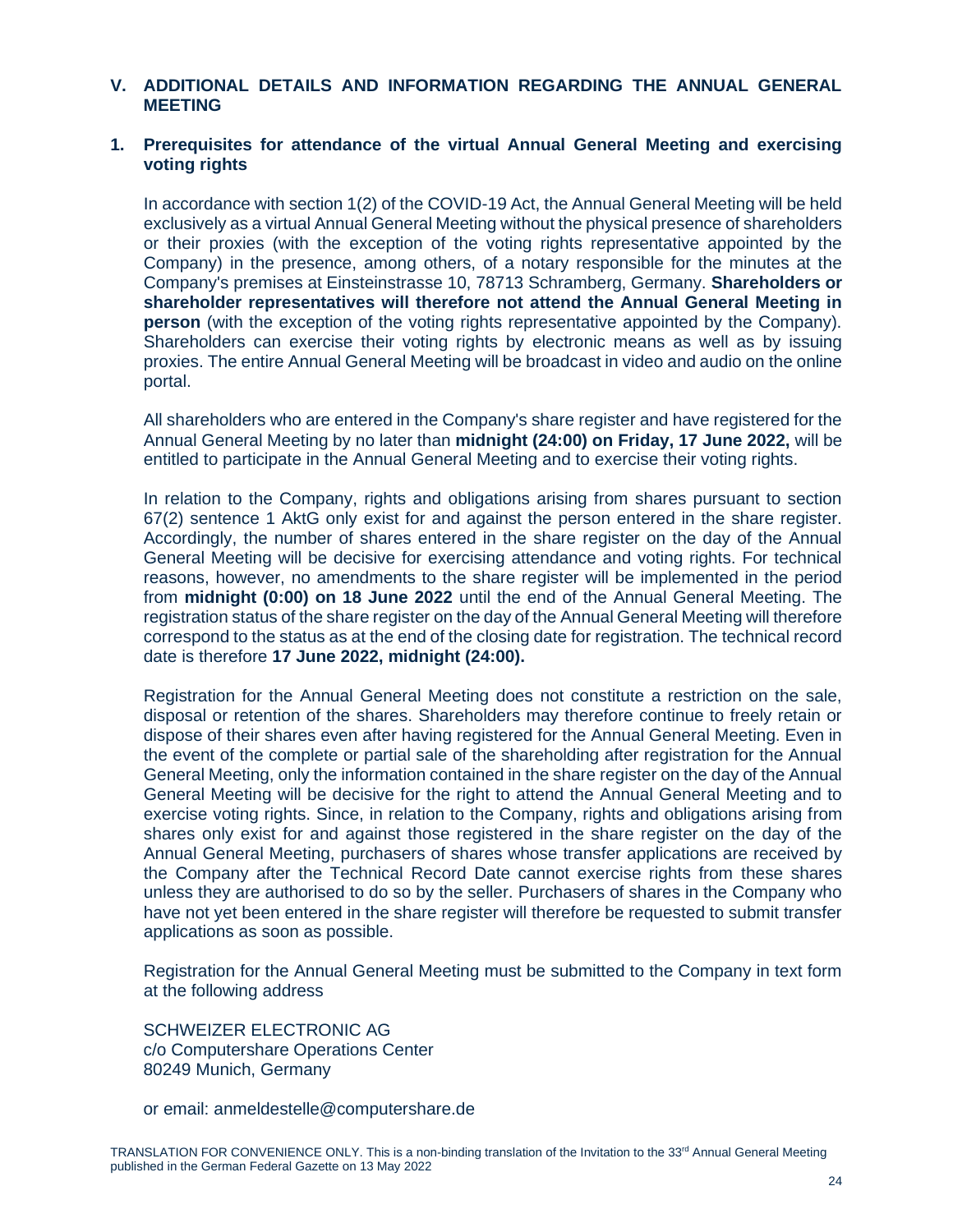To enable shareholders to exercise their voting rights via the online portal at

# *<https://schweizer.ag/en/investors-media/annual-shareholders-meeting>*

timely registration is required. Shareholders will receive the access data required to use the online portal together with the registration documents by post. The online portal can also be accessed at

*<https://schweizer.ag/en/investors-media/annual-shareholders-meeting>*

# **2. Exercising voting rights by proxy or by postal vote**

a) Exercise of voting rights by proxy

.

Shareholders may also have their voting rights exercised by a duly appointed proxy. Even if voting rights are exercised by proxy, registration for the Annual General Meeting by the deadline is still required.

The Company also offers its shareholders the option to appoint a voting rights representative appointed by the Company, who shall be bound to the shareholder's instructions. Registration for the Annual General Meeting must still be made according to the proper procedures in this case. The voting rights representative appointed by the Company shall only exercise the voting right on the basis of the instructions provided by the shareholder. Without specific instructions from the shareholder, the voting rights representative appointed by the Company shall not be authorised to exercise voting rights. Nor shall the voting rights representative appointed by the Company accept requests to submit objections against Annual General Meeting resolutions or to ask questions or make proposals.

The issuing of proxies and instructions, their revocation and proof of the proxy provided to the Company must be in writing. A form for issuing a proxy (proxy form), and additional information shall be provided to shareholders who have registered by the deadline, after registration. Furthermore, a form which can be used when granting a proxy can also be accessed on the Internet at

# *<https://schweizer.ag/en/investors-media/annual-shareholders-meeting>*

and will also be sent to each shareholder immediately and free of charge upon request. The request must be addressed to:

SCHWEIZER ELECTRONIC AG c/o Computershare Operations Center 80249 Munich, Germany

or email: [anmeldestelle@computershare.de](mailto:anmeldestelle@computershare.de)

If an intermediary (e.g. a bank), a shareholders' association, a proxy advisor or equivalent legal entity in accordance with section 135 AktG is to be appointed as proxy, in derogation to the aforementioned principle, no text form requirement applies, either in accordance with the law or in accordance with the Company's Articles of Association. However, we wish to point out that in these cases the legal entities to be appointed as proxy may possibly require a special form of power of attorney, as they are obliged to verifiably record the power of attorney in accordance with section 135 AktG. Shareholders who wish to appoint as proxy an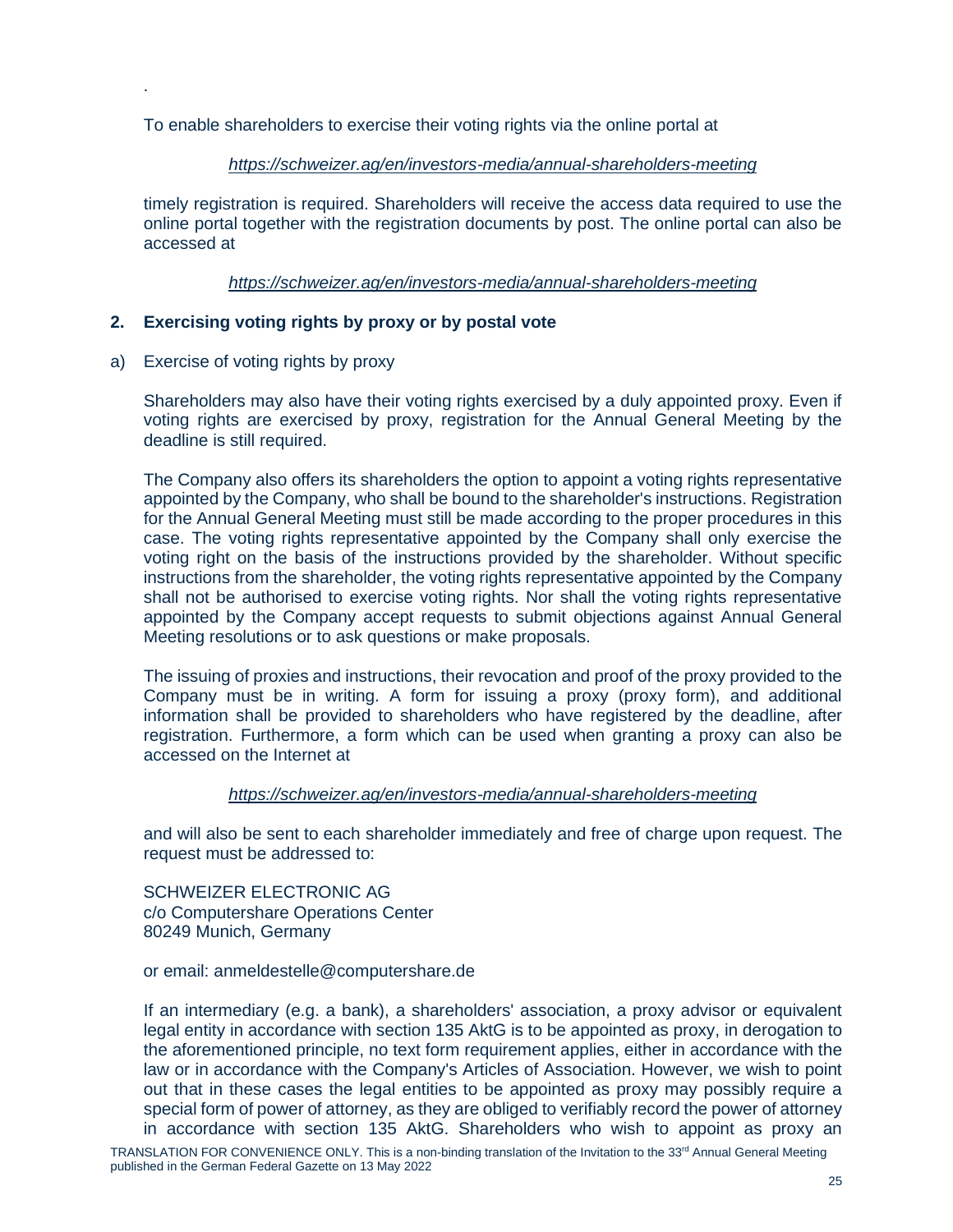intermediary (e.g. a bank), a shareholders' association, a proxy advisor or an eqivalent legal entity in accordance with section 135 AktG should therefore consult with them regarding a possible formal requirement for the power of attorney.

Proxies, verifications of power of attorney as well as the issue or amendment of instructions to the voting rights representative appointed by the Company must be received by the Company no later than by **midnight (24:00) on Thursday, 23 June 2022,** at the following address:

SCHWEIZER ELECTRONIC AG c/o Computershare Operations Center 80249 Munich, Germany

or email: [anmeldestelle@computershare.de](mailto:anmeldestelle@computershare.de)

Shareholders can also grant proxies to third parties and to the voting rights representative appointed by the Company via the website indicated in section V.1. above, using the online portal. Proxies, verifications of powers of attorney as well as instructions to the voting rights representative appointed by the Company may be transmitted, amended or revoked via the online portal, even after midnight (24:00) on 23 June 2022, until voting begins at the virtual Annual General Meeting.

If the shareholder authorises more than one person, then the Company may, in accordance with section 134(3) sentence°2 AktG and in accordance with Article 15(5) sentence 2 of the Articles of Association, reject one or more of those persons.

An intermediary may only exercise the voting right for shares which they do not own, although entered in the share register as a holder of such, based on an authorisation from the shareholder.

b) Voting submission by postal vote

Shareholders may also exercise their voting right by postal vote. Timely registration is also required in the event of a postal vote. Authorised intermediaries (e.g. banks), shareholders' associations, proxy advisors or equivalent authorised legal entities in accordance with section 135 AktG may also vote by postal vote.

Postal votes must be sent to the Company by no later **than midnight (24:00) on Thursday, 23 June 2022,** to the following address:

SCHWEIZER ELECTRONIC AG c/o Computershare Operations Center 80249 Munich, Germany

or email: [anmeldestelle@computershare.de](mailto:anmeldestelle@computershare.de)

Shareholders may also cast, amend or revoke postal votes via the website indicated in section V.1. above, using the online portal. Postal votes can be submitted, amended or revoked via the online portal, including after midnight (24:00) on 23 June 2022, until voting at the virtual Annual General Meeting begins.

c) Further information on exercising voting rights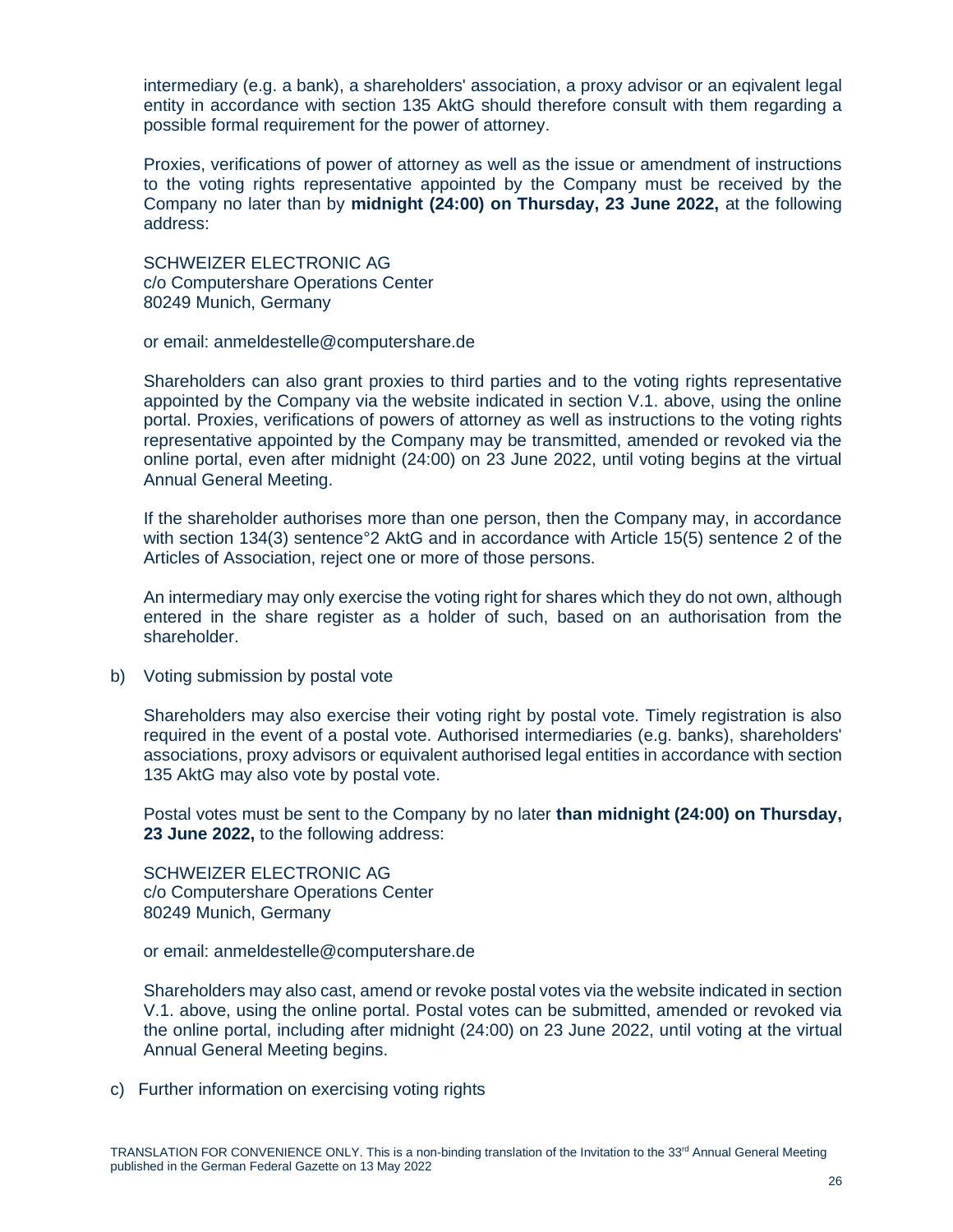Should voting rights be exercised in a timely manner in several ways (letter, email, electronically via the online portal or in accordance with section 67c(1) and (2) sentence 3 AktG in conjunction with Art. 2(1) and (3) and Article 9(4) of the Implementing Regulation (EU) 2018/1212) by postal vote or if a power of attorney and, if applicable, instructions are issued, these will be taken into account in the following order regardless of the time of receipt: 1. electronically via the online portal, 2. in accordance with section 67c(1) and (2) sentence 3 AktG in conjunction with Art. 2(1) and (3) and Article 9(4) of Implementing Regulation (EU) 2018/1212, 3. by email and 4. by letter.

If several postal votes or powers of attorney and instructions are received by the due date via the same transmission route, the last declaration received shall be binding.

In principle, a later vote shall not be deemed to be a revocation of an earlier vote.

The most recent, timely revocation of a declaration is binding.

If declarations with more than one form of exercising voting rights are received via the same route, the following shall apply: postal votes take precedence over a power of attorney granted or, if applicable, instructions issued to the voting rights representative appointed by the Company and the latter take precedence over a power of attorney granted and instructions issued to an intermediary, a shareholders' association, a proxy advisor in accordance with section 134a AktG and a person treated as such in accordance with section 135(8) AktG.

If an intermediary, a shareholders' association, a proxy advisor in accordance with section 134a AktG and a person treated as such in accordance with section 135(8) AktG are not prepared to represent the Company, the voting rights representative appointed by the Company shall have power of authorisation in accordance with the instructions.

# **3. Shareholders' rights in accordance with sections 122(2), 126(1), 127 AktG and the right to ask questions via electronic communication**

a) Motions for additions to the Agenda in accordance with section 122(2) AktG

Shareholders whose shares jointly amount to one-twentieth of the share capital (i.e. 189,000 shares) or the pro-rata amount of EUR 500,000.00 can request that items be placed on the agenda and published pursuant to section 122(2) AktG. Each new item must be accompanied by reasons or a draft resolution. The request must be addressed to the Executive Board in writing and received by the Company no later than **midnight (24:00)** on **Tuesday, 24 May 2022**. Please send such requests to the following address:

Schweizer Electronic AG Executive Board Einsteinstrasse 10 78713 Schramberg, Germany

We shall publish any additional items received in accordance with section 124(1) AktG by the deadline as long as they satisfy the legal requirements.

b) Motions and nominations from shareholders

In accordance with section 126(1) AktG, shareholders are entitled to submit counter-motions to proposals made by the Executive Board and Supervisory Board regarding a specific agenda item. In accordance with section 127 AktG, shareholders are also entitled to submit nominations for the election of members of the Supervisory Board or for auditors.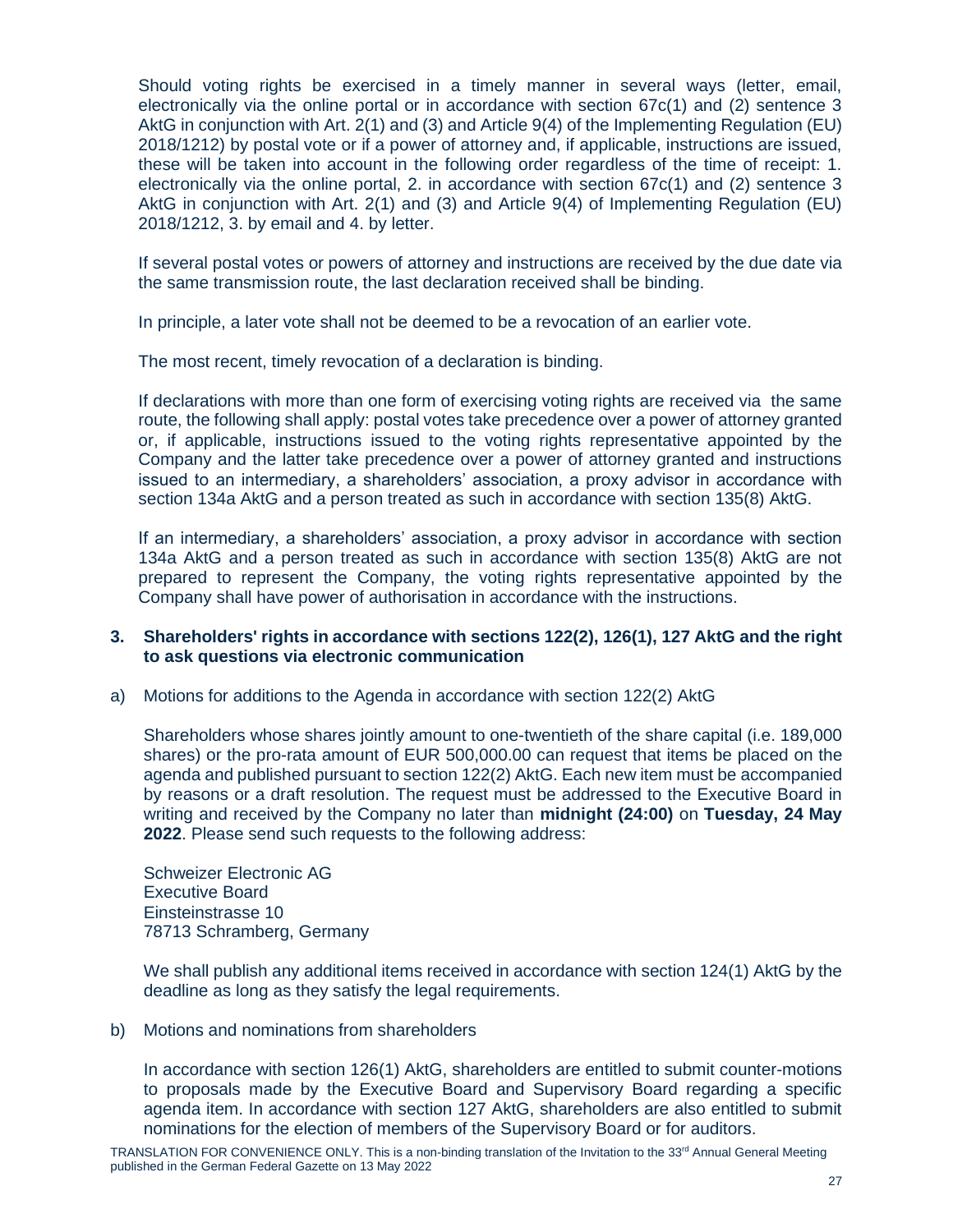The Company shall make counter-motions as defined by section 126(1) AktG, including the name of the shareholder and any comments by the administrator, available immediately upon receipt on the Company's website at

# *<https://schweizer.ag/en/investors-media/annual-shareholders-meeting>*

if the counter-motion, together with reasons, is received by the Company no later than **midnight (24:00) on Thursday, 9 June 2022,** at the following address:

Schweizer Electronic AG Annual General Meeting Einsteinstrasse 10 78713 Schramberg, Germany

or email: ir@schweizer.ag

Counter-motions which are otherwise addressed will not be considered.

The Company is entitled to not publish a counter-motion and reasons under the prerequisites specified in section 126(2) AktG if, for instance, the Executive Board would by reason of such communication become criminally liable or if the counter-motion would result in a resolution of the Annual General Meeting which would be illegal or would violate the Articles of Association. The reasons for a counter-motion need not be made available if they exceed 5,000 characters in total.

The above provisions shall apply mutatis mutandis to nominations from shareholders in accordance with section 127 AktG. However, shareholders need not provide reasons for nominations and these need not be published, except in the cases specified in section 126(2) AktG, even if the nomination does not contain the details mentioned in section 127 sentence 3 in conjunction with sections 124(3) sentence 4, 125(1) sentence 5 AktG.

Counter-motions and nominations from shareholders, which are to be made available in accordance with section 126 AktG or section 127 AktG, shall be deemed to have been submitted to the Annual General Meeting if the shareholder making the application or submitting the nomination is duly legitimised and registered for the Annual General Meeting.

# c) Right of shareholders to ask questions by using electronic communication channels

Shareholders will be given the right to ask questions by means of electronic communication in accordance with section 1(2) sentence 1 No. 3 and sentence 2 of the COVID-19 Act. The Executive Board has stipulated that there will be no right for shareholders to ask questions at the virtual Annual General Meeting itself. Questions from shareholders should rather be submitted by no later than **midnight (24:00) on Wednesday, 22 June 2022, only via email to: ir@schweizer.ag**. Questions received later will not be taken into account. A right to submit questions only exists for shareholders who are duly registered. The Executive Board shall decide at its own discretion how it answers questions.

d) Objections to resolutions passed by the Annual General Meeting

Shareholders who have exercised their voting rights by postal vote or by proxy shall be granted the opportunity to object to a resolution of the Annual General Meeting in accordance with section 1(2) sentence 1 No. 4 of the COVID-19 Act. Declarations to this effect must be sent to the Company at the